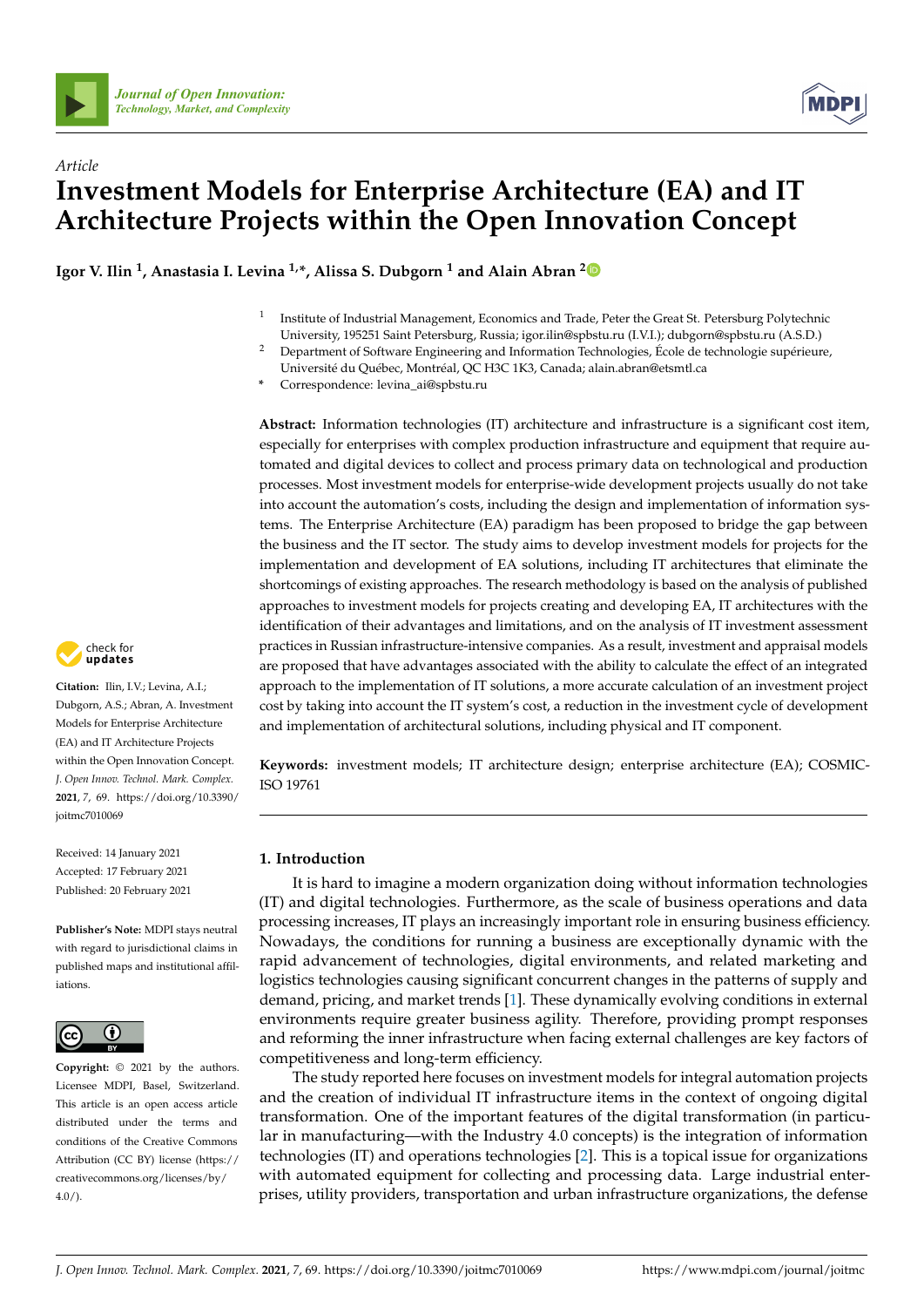industry, and other sectors need complex production infrastructures for implementing technologies that help carry out their main activities. Their operational infrastructures, as part of the information exchange processes of the organization, collect a great deal of primary data on the implementation of processes. Such enterprises are the main object of this study and will be referred to hereafter as infrastructure-intensive enterprises, a term first introduced by Levina, Borremans, and Burmistrov [\[3\]](#page-15-2). Infrastructure-intensive enterprises are supposed to be inclined to active innovation implementation, as modern technologies (operational, information, management) are changing fast and the competitive advantage belongs to those who can effectively and smoothly implement innovations into their processes and products.

Forecasting investment decisions for information systems and technologies has been a challenging issue for academia and professional communities since the beginning of active automation of business, engineering, and production processes. Information technologies (IT) are rarely the primary cause of success and efficiency improvements in business activities. However, the adoption of particular technologies, tailored to meet the strategic business goals, can speed up the achievement of concrete results and improvements in business activities in general. When put to good use, IT can be the enabler of business growth.

The enterprise architecture (EA) paradigm was proposed initially in 1987 to manage technologies and adjust them to business needs. EA has since been adopted as a means of deploying technological changes and bridging the gap between businesses and the IT sector. In the early years of EA studies, the emphasis was placed on understanding EA architecture and its advantages for businesses [\[4\]](#page-15-3). The expectations in the literature were that EA would foster better decision making, cut IT spending, improve business processes, and allow more efficient utilization of resources.

Various authors [\[5](#page-15-4)[–14\]](#page-16-0) have pointed out multiple benefits expected from the EA approach to engineering business operations, such as

- Evolution-based development and management of business architecture;
- An integral picture of the enterprise;
- Higher capitalization of the enterprise;
- Harmonization of operating activities and IT with the business strategy;
- Improved coordination of activities with business partners;
- Customer-centered orientation;
- Improved and standardized business processes, harmonization (leveling) of business operations and IT;
- Greater efficiency of using data and information, more effective decision making;
- Improved innovation management, risk management, personnel management, asset management, change management;
- Improved IT investment management and more opportunities for replicating and scaling architectural solutions;
- More efficient operating activities, significant quality improvements, more stable business operations, cost savings, shorter solution adoption, and product manufacturing cycles.

The ability of organizations to transform and to innovate is an essential capability in a competitive market [\[15\]](#page-16-1). Both innovations and transformations mean implementing changes in a company. If a company professes open innovation philosophy, then its internal structure should be adapted to constant change management, i.e., must be transparent, well-structured, ready for reengineering. The intent of an EA is to determine how an organization can most effectively achieve its target future state. We consider the EA one of the important prerequisites for innovative companies, especially those where operational technologies imply complex technological innovations. For such types of companies innovations can come from all the layers of the EA: business innovations, IT innovations, operational technology innovations [\[16–](#page-16-2)[20\]](#page-16-3). The EA model should give a clear vision of the interconnection and interrelationship of all mentioned aspects in order to run innovation implementation smoothly and effectively.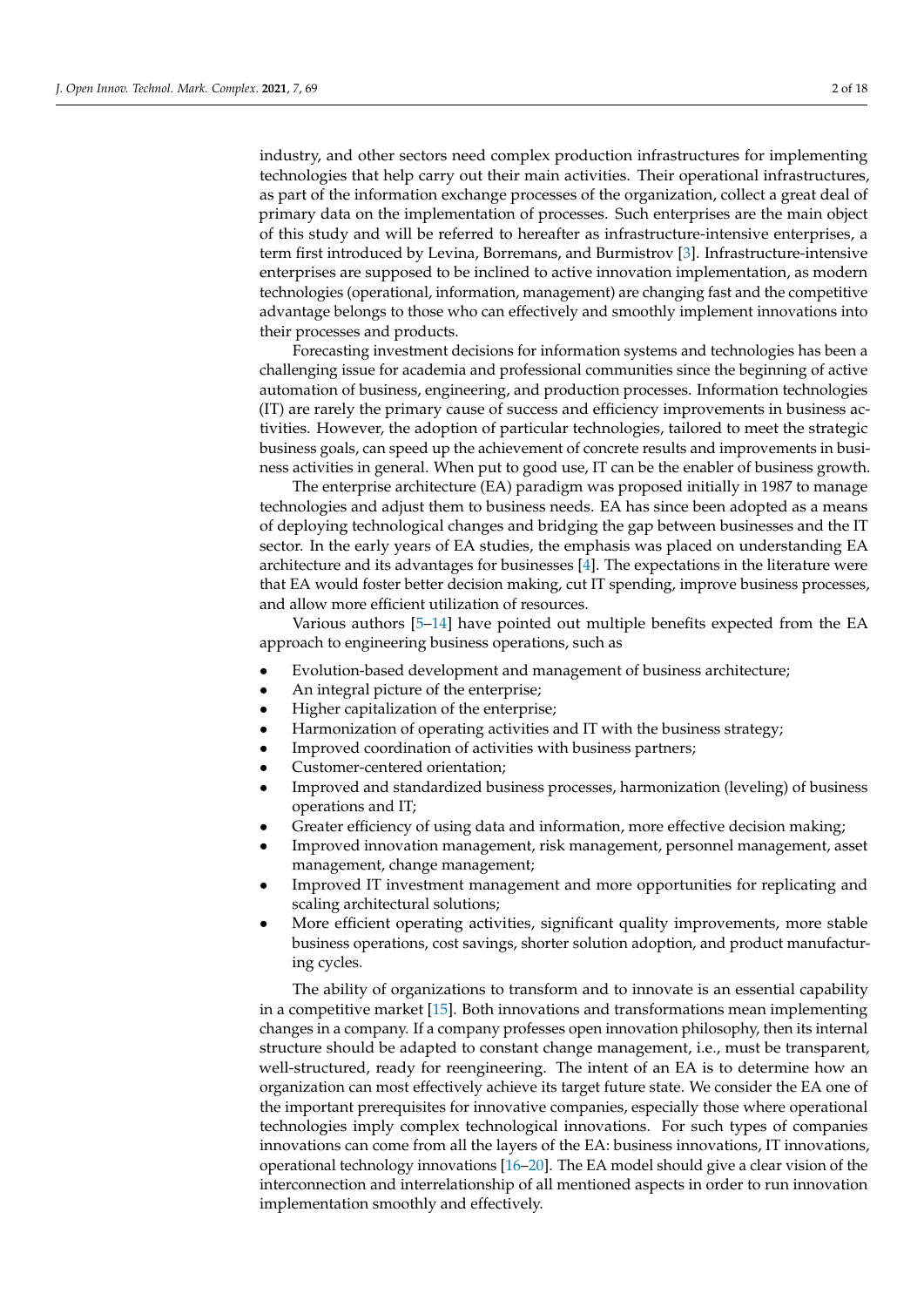In our opinion, the main effect of developing and adopting EA, and its elements (including IT), is that business operations become more transparent and business reengineering more agile:

- 1. The transparency of operations ensured by the business architecture model allows both efficient management of the organization, in the short run, and timely reaction to changes in the external environment by restructuring its activities;
- 2. The agility provided by EA makes it possible for the organization to shift smoothly and effectively from one technology to another, from one business model to a new one.

In addition, the design and development of the enterprise's architecture allow timely discovery of potential bottlenecks in the management systems and elimination of inefficiency factors upfront in the business design phase by adopting efficient models of practice.

Organizations need to forecast the investments required for adopting the EA paradigm and, when planning EA investments, need to have the analytical tools to calculate and quantitatively forecast both the investment costs and the EA benefits hoped for [\[14,](#page-16-0)[21,](#page-16-4)[22\]](#page-16-5).

The first aspect of the EA and IT project investment calculation is that, as the implementation of EA elements typically leads to large re-engineering projects that require significant investments, they do not seem attractive in the short term, since traditional investment models for assessing both revenues and costs of a project do not take into account the real effect of the EA paradigm enterprise-wide. Furthermore, while the available investment models for creating an enterprise and its parts include the costs of creating the physical infrastructure related to the primary activity technology, they typically ignore the automation-related costs.

In terms of the absolute size of IT budgets of modern businesses, IT architecture and infrastructure are very expensive business items and require separate creation and maintenance planning. This is especially relevant for enterprises with a complex production infrastructure (including items such as buildings, structures, equipment, machinery) requiring automatic controls or digital devices for collecting and processing primary data on engineering and production processes. These infrastructure items are full-fledged participants in the enterprise's information exchange. In these cases, the costs of creating the IT architecture and supporting infrastructure needs to be distributed among a number of areas such as

- Supervisory control and data acquisition (SCADA) systems;
- Management information systems (MIS);
- Enterprise resource planning (ERP);
- Business intelligence (BI) systems;
- Information technologies;
- Infrastructure (communication, control, and automation shops, in-house personnel, labs, services, etc.).

For example, the Russian reference books on benchmark prices for construction design (issued in 2002 and updated yearly) [\[23\]](#page-16-6) include the elaboration of the AUTOMATION section specifically for electric control and instrumentation (EC&A) (i.e., bottom-level automation). However, when a customer and a contractor estimate design costs based on these benchmark reference books, the overall cost of work will cover only the scope related to elaborating the design documents for construction and not the necessary IT automation systems.

In addition, the investment cycle for creating an enterprise with a complex production infrastructure may take many years; similarly, the creation of functional IT architecture at such facilities may take considerable time as well. The EA methodology for the complex design of the EA and all of its items includes, particularly but not exclusively, the synchronized design and creation of both the physical infrastructure and the IT architecture items in order to shorten the investment cycle through parallel work delivery.

The scope of work within the Russian benchmark reference books does not include the cost of elaborating the engineering documents for automated systems and information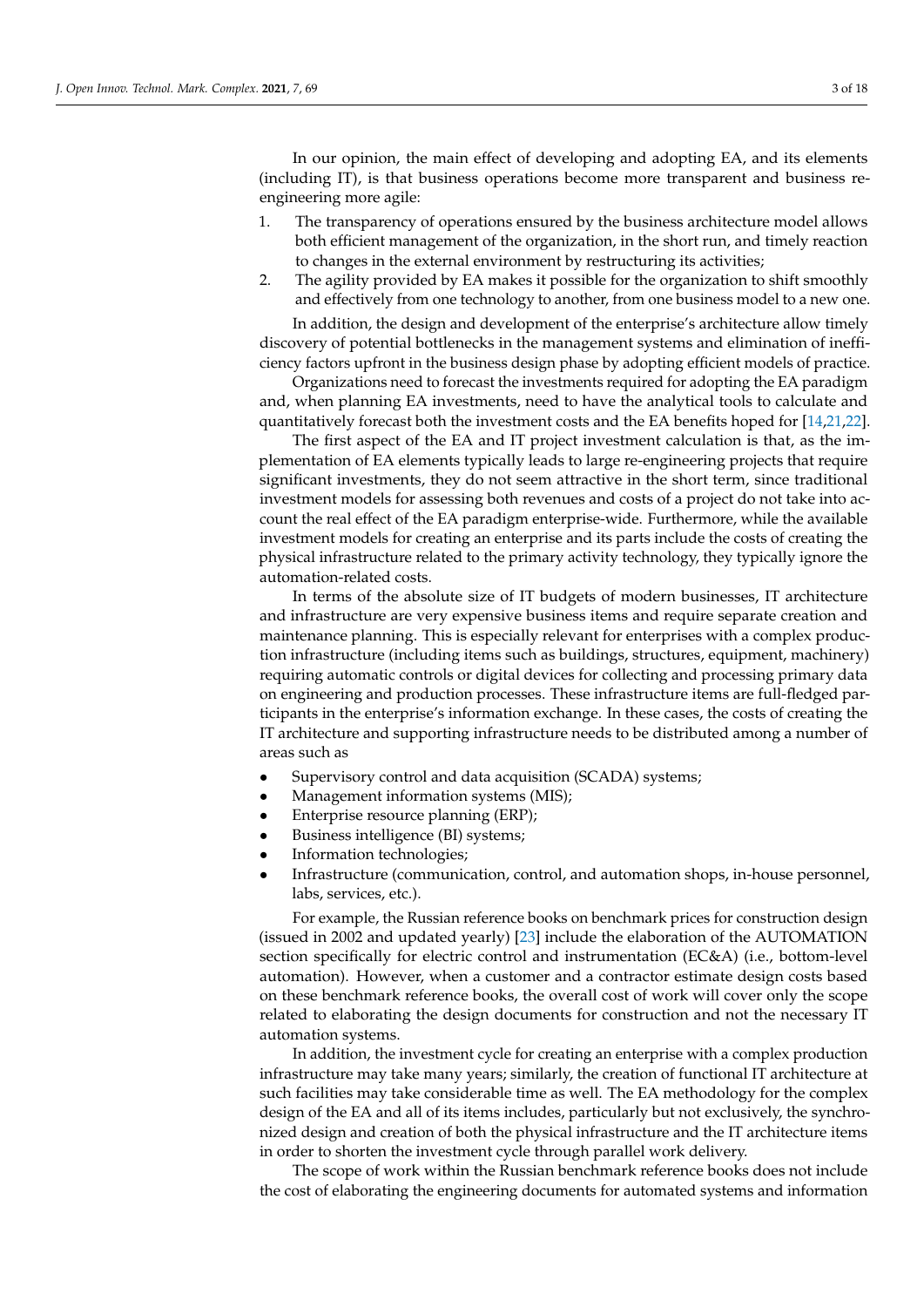technologies: the cost of these works are considered separately. The calculation of the costs of a full-fledged IT architecture design is a distinct and additional task. As a result, the investment costs of creating IT architecture and infrastructure for deployment and operation have not traditionally been included in enterprise creation costs. This could explain why project capital outlays in infrastructure-intensive enterprises are frequently underestimated in Russia, and most probably elsewhere as well.

The calculation and forecasting of IT investments in monetary terms have been a matter of debate since their origin. This issue must be considered as well from the point of view of long-term efficiency and a time frame of expenses and benefits. Integral IT architecture design, adoption, and development projects have strategic value for all organizations. Related decisions must be made by the business owners and top management because they are the target beneficiaries of these large-scale projects. In this respect, it is important to use investment models, measures, and criteria intelligible at this management level, that are aligned with the goals and objectives of this level of the business hierarchy.

This study proposes investment models for projects adopting and developing EA solutions that include IT architectures. The investment and assessment models proposed here address a number of the weaknesses of existing investment and assessment approaches.

More specifically, this study proposes investment models to tackle four challenges:

- 1. Forecasting investments for integral IT architecture design and implementation projects to make automation projects more efficient by ensuring the integrity of the created architectural model;
- 2. More precise investment and assessment models of enterprise creation project cost by including IT costs;
- 3. Shortening the investment cycle of putting created/upgraded works into operation by synchronizing the creation of an enterprise with its IT architecture;
- 4. The operationalization of these IT inclusive investment models through adequate quantitative software-specific measures.

The rest of the paper is structured as follows: Section [2](#page-3-0) presents related works and their limitations. Section [3](#page-4-0) details the proposed investment models. Section [4](#page-7-0) discusses the quantitative tools identified for operationalizing the proposed investment models. Section [5](#page-12-0) summarizes the work and suggests future studies.

### <span id="page-3-0"></span>**2. Related Work**

This section analyzes published approaches to investment models for projects creating and developing EA and IT architectures and related items, identifying their advantages and limitations. This allows us to identify the underlying methodologies for project investment models based on applying the EA approach to business engineering.

A number of studies examined the quantification of the effects of applying the architectural approach, in particular for developing and adopting IT solutions [\[4,](#page-15-3)[24–](#page-16-7)[33\]](#page-16-8). All of these studies conclude that EA is of major value for organizations and helps them achieve their business goals by harmonizing IT initiatives with business tasks. Nonetheless, despite several proposals measuring the effect of applying the EA approach, there are few studies that confirm concrete achievements in this area.

Kurek, Johnson, and Mulder [\[29\]](#page-16-9) attempted to quantitatively determine, from different viewpoints, the EA value of IT projects. Comparing IT projects implemented with and without the architectural approach, they reported that when the EA approach was applied the failure rate was lowered by 26%.

In addition to the literature on the efficiency of the adoption and implementation of EA projects, our research team also held discussions with experts in business and industry automation to discuss investment models used in industry as well as to clarify their needs for measuring the effects of applying the EA approach that includes IT projects.

From the related works and discussions with the industry, the following approaches to forecast and assess the efficiency of EA development projects, including IT architecture automation and re-engineering, have been identified: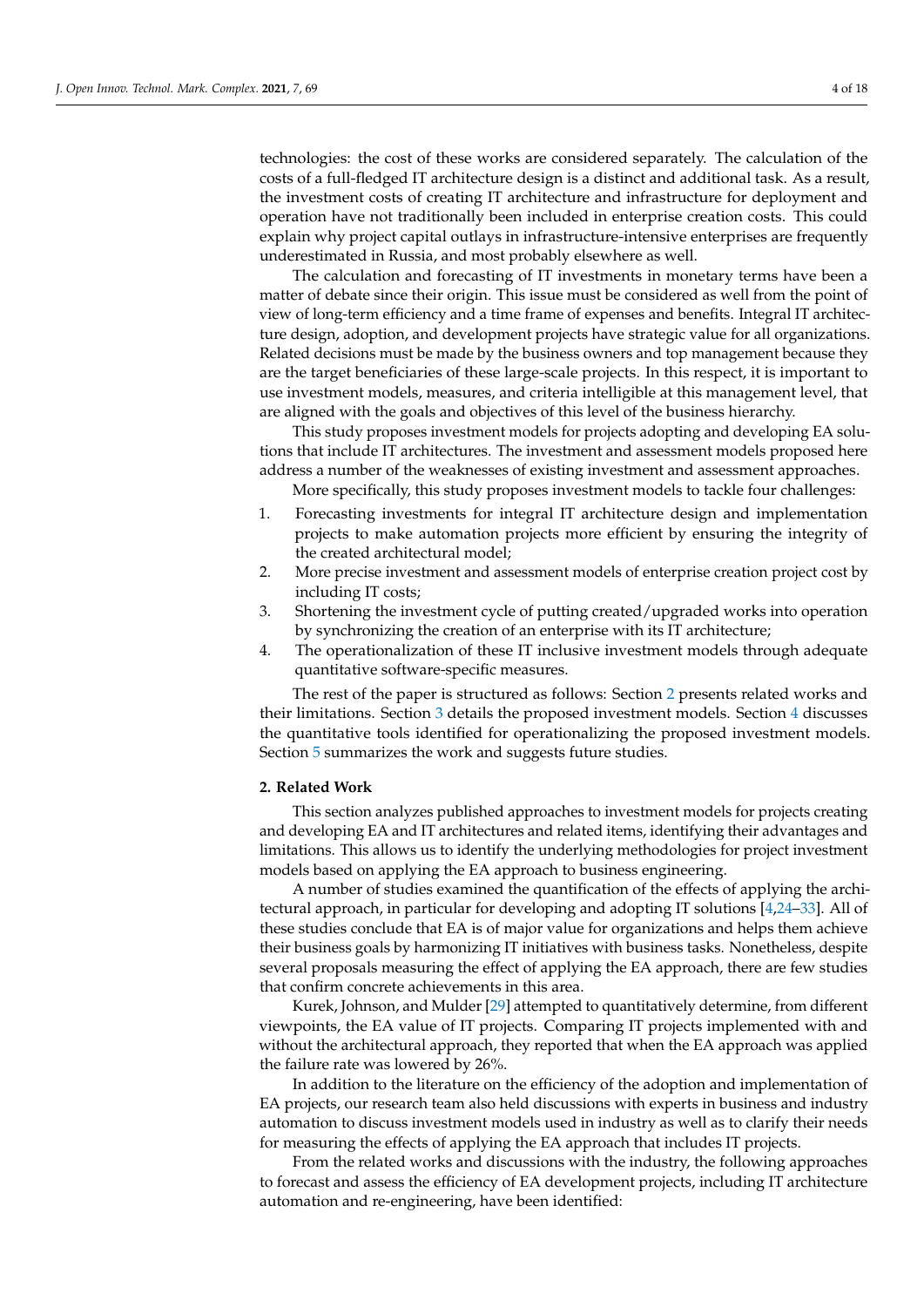- 1. Total Cost of Ownership—TCO;
- 2. Internal business efficiency—Cost-Effectiveness Analysis (CEA): cutting costs of business processes including automation and optimization;
- 3. External efficiency: expanding the market share and penetrating new markets through efficient marketing and logistics;
- 4. Overall business value: increasing business value through the availability of an efficient IT infrastructure.

Quantitative efficiency models of investments in IT remain a matter of debate ever since their emergence. It is obvious that for EA and IT infrastructures the parameters required are long-term efficiency and changes in operational costs and benefits over time.

Integral IT infrastructure development, adoption, and upgrade projects have strategic value for organizations. Furthermore, the decisions to implement such projects are made by business owners, the ultimate beneficiaries of these EA projects. In this respect, it is important to use efficiency indices understandable at this level of administration and commensurate with the goals and objectives of this level of business administration.

Each of the above approaches for investment models and performance assessment of projects adopting and upgrading architectural solutions (including IT infrastructure) are described in the following subsections.

#### <span id="page-4-0"></span>**3. Theoretical Background**

### *3.1. Total Cost of Ownership (TCO)*

Total cost of ownership (TCO) is a financial model for calculating the direct and indirect costs of a product or system, including the costs of owning an IT system. The TCO model relies on the full costing concept according to the principles of management accounting. It includes the total cost of buying, servicing, modernizing, and disposing parts of the computing equipment throughout its entire service life [\[34,](#page-16-10)[35\]](#page-16-11).

Originally developed by Gartner Inc. in 1986 for personal computers, the TCO concept was then extended to all aspects of grid computing, including software, servers, and mainframes. Gartner defines TCO as a comprehensive assessment over time of information technologies and other costs at the enterprise level. TCO for IT includes buying hardware and software, management and support, communication, end-user expenses, and alternative expenses, such as idle periods, training, and other productivity losses [\[36\]](#page-16-12). Since the efficiency of investing in IT is currently a topical business issue for the TCO concept, it is very popular.

Among the weaknesses of the method, it is reported that TCO can only be used for cost-cutting [\[37\]](#page-16-13) and does not permit measuring or maximizing the benefits. For example, TCO is often used for benchmarking, i.e., comparing enterprise performance with that of its rivals and other representatives of the sector. Furthermore, even when an IT product has a low cost of ownership, this does not help to forecast or characterize in any manner the quality of its services and the experience of using it. In addition, the TCO model does not include several hidden costs of owning IT (e.g., training new users when connecting new worksites and familiarizing users to the system).

The TCO model authors recognized early that it was not comprehensive and later proposed a number of upgrades. For instance, adding a so-called 'complexity index' in an attempt to take into account the kind of work done using IT. For example, the cost of owning IT for one worksite per time period compared with the earnings from this worksite. This adaptation of the model is reasonable when it is easy to calculate the earnings from a specific employee, but the calculations are more complicated when the earnings from a particular worksite are not obvious and not easily quantifiable.

In summary, the TCO model applies to cost forecasting and assessment of the amount an enterprise must spend on owning IT with the condition that all the formative factors of the cost of ownership are taken into account. The consideration of all the indices implies certain difficulties in collecting the necessary data. Thus, some of the factors forming the cost of owning IT need to be distinguished: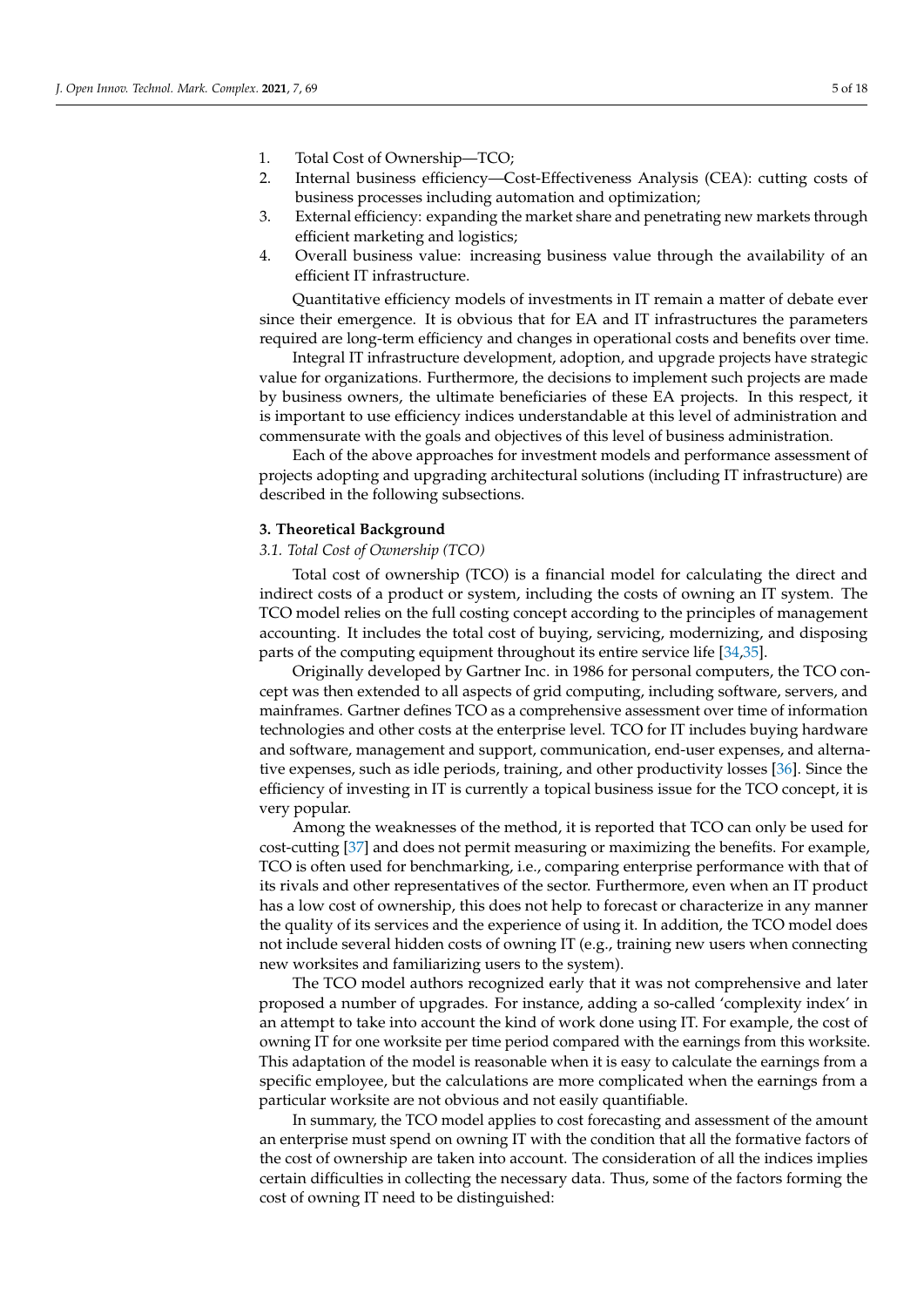- (a) Explicit factors: such as hardware, license buying, and license payments, personnel, expenses on the adoption of software and equipment, maintenance and support, development of user apps, upgrading, and power supply;
- (b) Indirect factors: such as system idle periods in terms of lost opportunities and capacity, territorial attachment, changes in platforms and technology, availability of nonstandard configurations, and training of new users.

### *3.2. Total Value of Ownership (TVO)*

To obtain a more integrated forecast and assessment of IT investments, it is necessary to compare TCO values with their performance by tracking specific IT costs in real-time mode. The index proposed for this purpose specifically for IT projects is the 'Total value of ownership' (TVO) model [\[38\]](#page-16-14). The TVO model forecasts and assesses both the costs and benefits of adopting information systems and technologies. TVO characterizes more completely the economic results of adopting IT.

However, this investment and assessment model is fairly information intensive. The information necessary for determining the TVO may be unavailable or partially available, which is why the use of this model is often not feasible in practice. Another highlighted difficulty is the complexity of integrating data collection with existing control processes.

### *3.3. Internal Business Efficiency: Cost Effectiveness Analysis (CEA)*

The calculation of internal business efficiency by assessing business processes is referred to as cost effectiveness analysis (CEA): a tool for assessing the prime cost of making a product or rendering a service by managing processes producing such a product or rendering a service [\[39–](#page-16-15)[41\]](#page-16-16). While conventional financial methods of cost accounting are used to forecast and assess corporate activities by functional operations rather than by concrete products (services) provided to the customer, CEA works differently. Since the manufacture of products and the rendering of services require executing certain processes and consuming a certain amount of resources, the expenses of executing a process are calculated by transferring the resource costs to the process steps costs. As a result, the prime cost of a product or service consists of the overall cost of executing all the related processes. Whereas conventional methods calculate expenses on some activities only by their categories, CEA shows the cost of executing all the steps in a process. Thus, CEA is the most precise way of defining the expenses on product manufacturing (or service delivery) and also provides information for analyzing and improving business processes.

Automation as one of the ways of executing individual processes also affects the cost of individual process steps:

- On the one hand, automation lowers the process costs by cutting their execution time and consumption of particular resources (for example, manpower and hard-copy paperwork), as well as improving the precision of decision making;
- On the other hand, automation transfers the cost of using IT to the process cost;
- The traditional limitations of CEA include:
- An expensive and highly complex collection of the data necessary for cost assessment of the process steps. This is especially true for management processes where the main part of the cost structure is staff working hours. Since decisions on integrating information systems are mostly related to changing management processes, this flaw affects the application of CEA for assessing the efficiency of projects for developing IT architecture and its elements;
- Consideration of permanent costs as a variable. Similar to other approaches of transferring costs to their origin centers (processes, products, services), CEA treats fixed costs as if they were variable and, therefore, provides an inaccurate picture that may lead to wrong decisions. Thus, the transfer of the IT system cost to individual processes may lead to a refusal to implement them, even though this refusal will negatively affect the business in general;
- The difficulty of the allocation of the overhead costs to the process steps;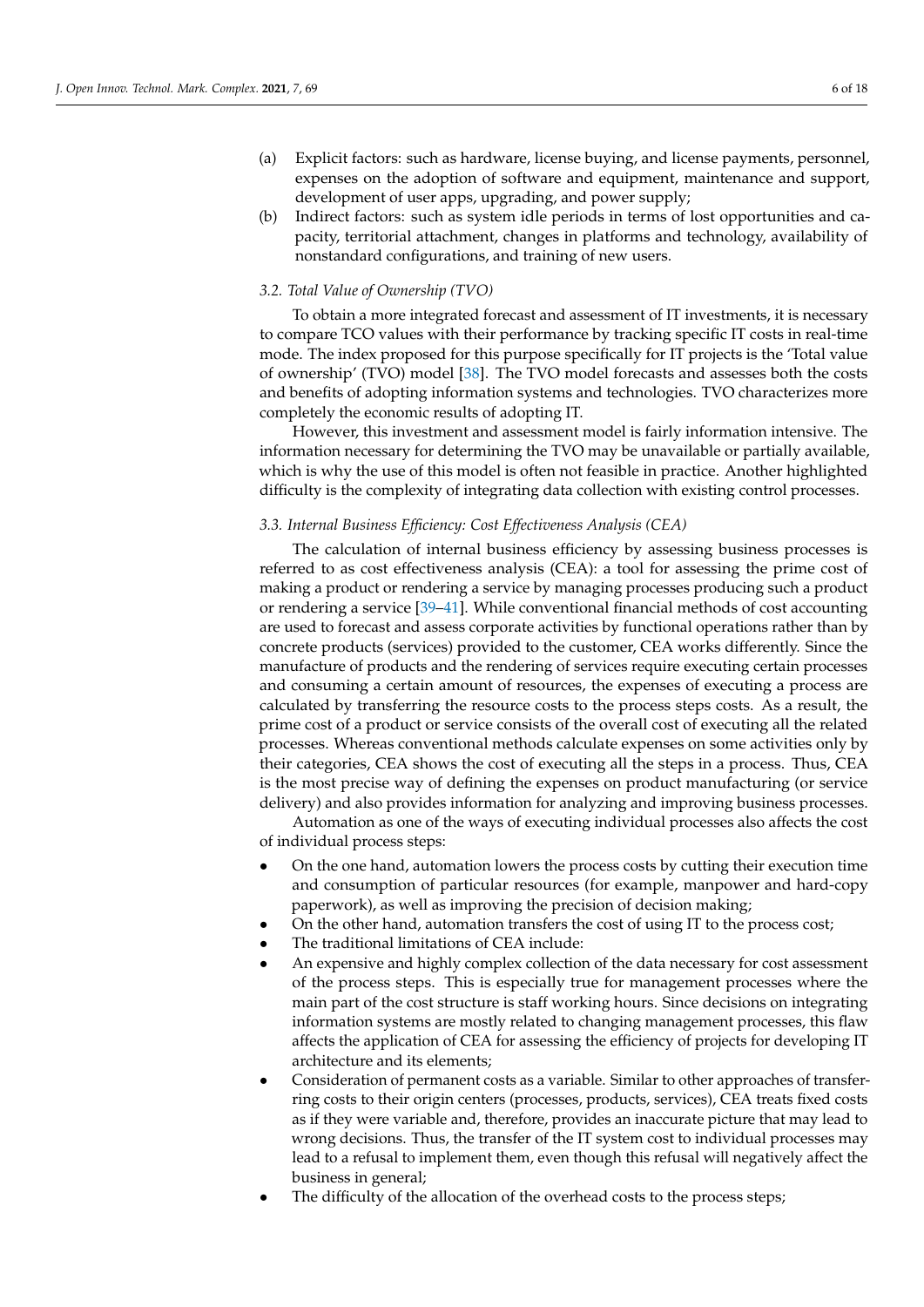The approach helps calculate each process cost, but it is difficult to determine the automation impact on the process cost, and especially difficult to evaluate the cost and cost effectiveness of integrated process automation.

In summary, CEA provides a clearer and more informative picture for analyzing and enhancing each particular process and particular process steps, but is labor-intensive and not always informative for forecasting and assessing integrated business automation projects.

The approach required according to our goals must target forecasting the performance of the business as a whole, not only its processes.

### *3.4. Business Value*

The concept of the business value is based on assessing the forecasted growth of the business value with the implementation of particular projects [\[9,](#page-15-5)[42](#page-16-17)[–44\]](#page-16-18). It developed as part of criticizing the approach to assessing investment projects against the profit maximization criterion, which often fails to provide a positive result for particular projects because it ignores the non-monetary components. The investments in EA increase current permanent or variable costs, which negatively affect an organization's profitability in the short run. This then requires assessing architectural solutions for efficiency by another approach, for instance, one based on assessing the impact of reorganizing a company through its business value increment.

The application of business value to assessing managerial solutions for efficiency is justified by criteria such as

- 1. The quality of key task performance. Although delegated to the company managers, it is defined by the business owners and the most informative performance indicator for them is the prosperity of the organization, i.e., increase of the business value;
- 2. The traditional enterprise cost-effectiveness indices (net surplus, operational margin, etc.), as well as economic efficiency indices of investment projects (net present value, payback time), do not allow adequate assessments of the effect of strategic managerial decisions in the long run. The recommended index of the long-term financial effect of investments or managerial decisions is business value;
- 3. Assessment centered on profit improvements ignores working conditions and other non-monetary factors that may have no negative effect on operating profits but may have a potentially negative effect on future activities.

There are various approaches that help evaluate actual business value:

- Discounted cash flow (DCF, NPV): this model is broadly used in practice because it is based on inbound and outbound cash flows, not on accounting income. This parameter is informative for strategic analysis but is not fit for historical evaluation. At the same time, this model is based on a historical evaluation for the return on investment (ROI) through the weighted average capital cost (WACC). This index must be enriched with strategic and operational factors of business value;
- Economic profits: this model helps to determine whether the company generates enough profit for reimbursing its capital cost. Similar to the first model, it takes into account future operating income flows against the weighted average capital cost (WACC);
- Adjusted present value (APV): this model is calculated as the discounted cash flow but on the assumption that the project is fully paid for by means of the organization's funds, which mainly carries tax benefits;
- Free cash flow on equity (FCFE): this model shows the cash flows that can be distributed as dividends among the shareholders after all expenses and reinvestments are made and debts paid. While the dividends are the cash flows paid to the shareholders, the FCFE is the cash flow available to them. It is usually calculated as part of the DCF evaluation. This index is rarely used for business assessment because in this model the operating performance and the structure of capital in the cash flow are mixed, which may lead to errors in business value assessment [\[45\]](#page-16-19).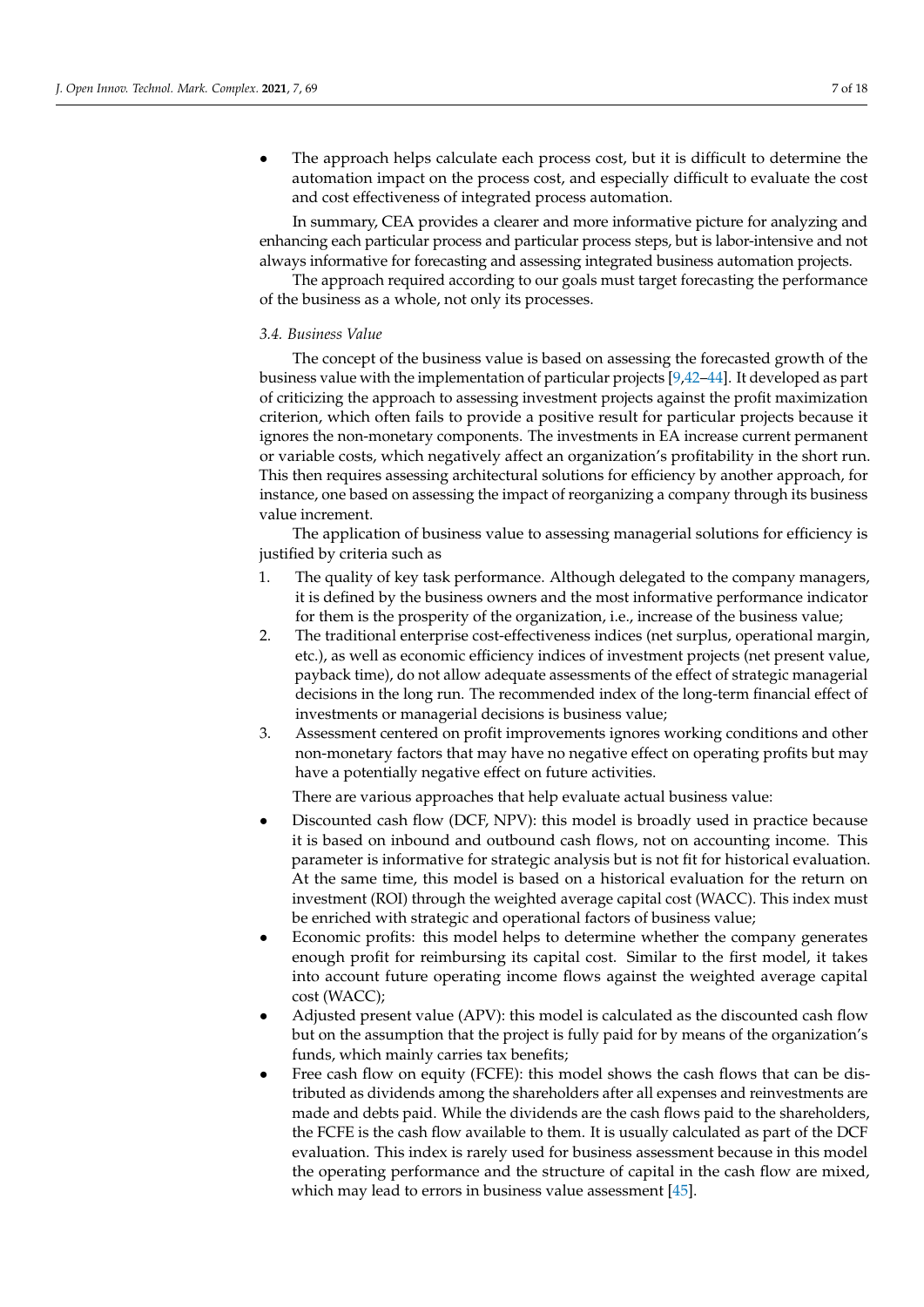None of the mentioned parameters is fully informative per se. They do not give a clear picture of real performance (e.g., they describe only the revenue or cost aspect of performance) and require additional explanatory factors or indicators.

### <span id="page-7-0"></span>**4. Results**

This section details the approaches proposed in this study for the forecasting, and later assessment, of IT architecture design projects as part of creating and developing EA to achieve three major objectives:

- Integral IT architecture design and implementation project assessment: making automation projects more efficient by ensuring the integrity of the created architectural model;
- More precise investment and assessment models of enterprise creation projects costs by including IT costs;
- Shortening the investment cycle of putting created/upgraded works into operation by synchronizing the creation of an enterprise with its IT architecture.

### *4.1. Investment Model for Integral IT Architecture Design and Implementation Projects*

The approach proposed for forecasting the effect on projects adopting IT architecture and its components relies on integrated business automation, especially in the initial phase of enterprise creation. We claim that it is more efficient than re-engineering and integration of active information systems during operation. The benefits are achieved through the integration of the created architectural model, where all the components are designed as parts of a single system compatible with each other in advance.

For comparison purposes, two alternatives are discussed:

(a) Integrated investment model: the IS hardware and software systems are developed as an integrated whole in the initial phase of enterprise creation, interoperability information systems are chosen, and adoption is implemented at once or in phases according to the integrated project;

(b) Patchwork investment model: the same IS hardware and software systems are designed and developed not as an integrated whole, but piecewise leading to patchwork automation of particular areas of activity executed at different times, with different technologies and distinct business objectives.

## 4.1.1. Integrated Investment Model  $C_{IT}^1$

Within the context of integrated automation in the enterprise creation phase, the integrated costs of IT architecture (even when the expenses are incurred at different times) can then be calculated according to

$$
C_{IT}^1 = \sum_{i=1}^n C_{IS_i} + \sum_{j=1}^m C_{infr_j},
$$
 (1)

where:

- $\bullet$   $C_{IT}^1$  is the aggregate cost of creating the IT architecture and its supporting IT infrastructure;
- $\bullet$   $C_{IS_i}$  is the cost of developing subsystem *i* of the IT architecture;
- $C_{\text{inf}r_j}$  is the cost of developing component *j* of the IT infrastructure.

## 4.1.2. Patchwork Investment Model  $C_{IT}^2$

In the absence of an initial plan for integral automation (e.g., within a patchwork automation approach), the cost of re-engineering existent IT architecture (apart from the costs mentioned in Equation (1)) would include such additional components as

(a) The cost of integrating (upgrading) the systems or ensuring the exchange of information among them, including the cost of re-engineering the existing IT infrastructure;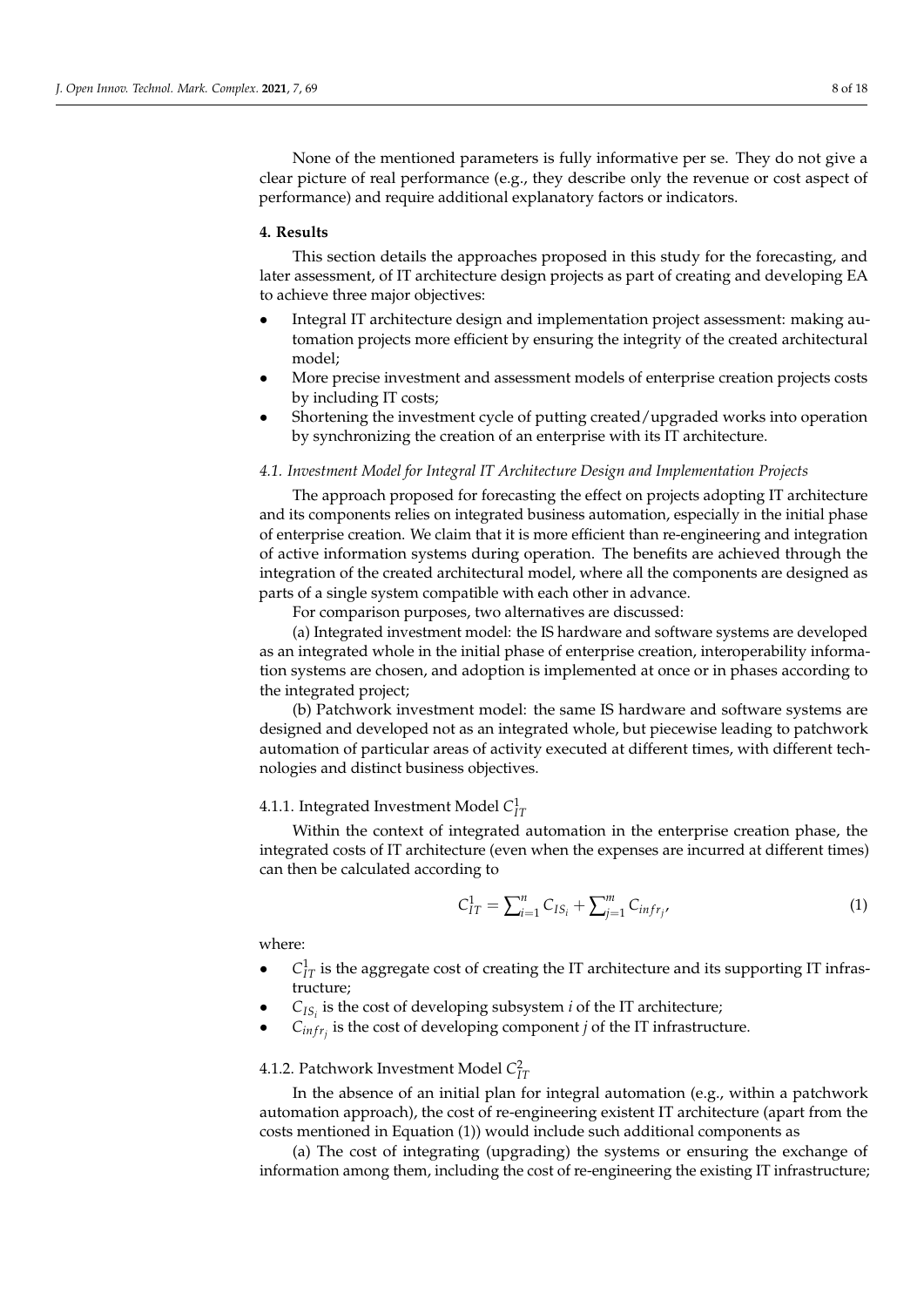(b) Alternative costs related to adopting information systems within an ongoing operational enterprise (e.g., idle period losses at particular work areas or need for using two information systems in parallel when switching from one to the other).

In this case, the costs without discounting are given by

$$
C_{IT}^2 = \sum_{i=1}^n C_{IS_i} + \sum_{j=1}^m C_{infr_j} + c_{int} + c_{alter}, \qquad (2)
$$

where:

- $\bullet$   $C_{IT}^2$  is the aggregate cost of creating the IT architecture and its supporting IT infrastructure;
- $C_{IS_i}$  is the cost of developing subsystem *i* of the IT architecture;
- $C_{\text{infr}_j}$  is the cost of developing component *j* of the IT infrastructure;
- *cint* is the additional cost of information system integration, including the need for new IT infrastructure objects (capacities);
- *calter* is the alternative cost related to adopting information systems within an ongoing operational enterprise.

From the above, the costs of patchwork automation are of course higher than when automation is deployed in an integrated manner:

$$
C_{IT}^2 > C_{IT}^1. \tag{3}
$$

In addition, projects funded from the development budget and classified as investments are the ones that allow enterprises to gain financial advantages or cut costs. As a rule, the strong points of such projects are assessed against the criterion of return on investment (ROI).

The incorporation of IT costs into the costs of an investment project is also important in terms of taxation. If the project is funded using a bank loan, the interest paid out is classified as operating expenses and, therefore, lowers the taxable profit. In contrast, when the adoption of IT architecture elements is funded from operating revenues while running the business, the expenses do not lower the taxable profit.

### *4.2. More Precise EA Project Investment and Assessment Model*

To address the problem of a more precise EA project investment and assessment model which includes the costs of automation the following simple model is proposed.

First, to determine a range of automation costs in enterprises with production operations equipped with automated production infrastructure facilities (e.g., mining, petroleum and gas production, machine building, metallurgical industries, marine and transportation logistics), representatives from such enterprises were consulted together with experts in information systems design (SAP, Honeywell, ABB, Schneider Electric). These expert evaluations of the budget costs of creating an automated control system are within a range of a 10% to 25% ratio of the related construction costs, depending on industry specifics and features of the enterprise.

This ratio can be called an IT-intensity coefficient of the industry and specified for a specific industry, or even for a specific company, based on statistical data or expert opinion.

Of course, the range of expert opinions is very broad. However, taking enterprise creation costs into account, even the lowest estimated cost of creating IT architecture and infrastructure (10%) is significant. Should these costs not be considered in calculating the investment costs of creating a new enterprise, the overall project budgets would be significantly underestimated.

Even though the data obtained from this industry feedback is limited, it still strongly supports the relevance of the integrated EA approach in enterprise creation.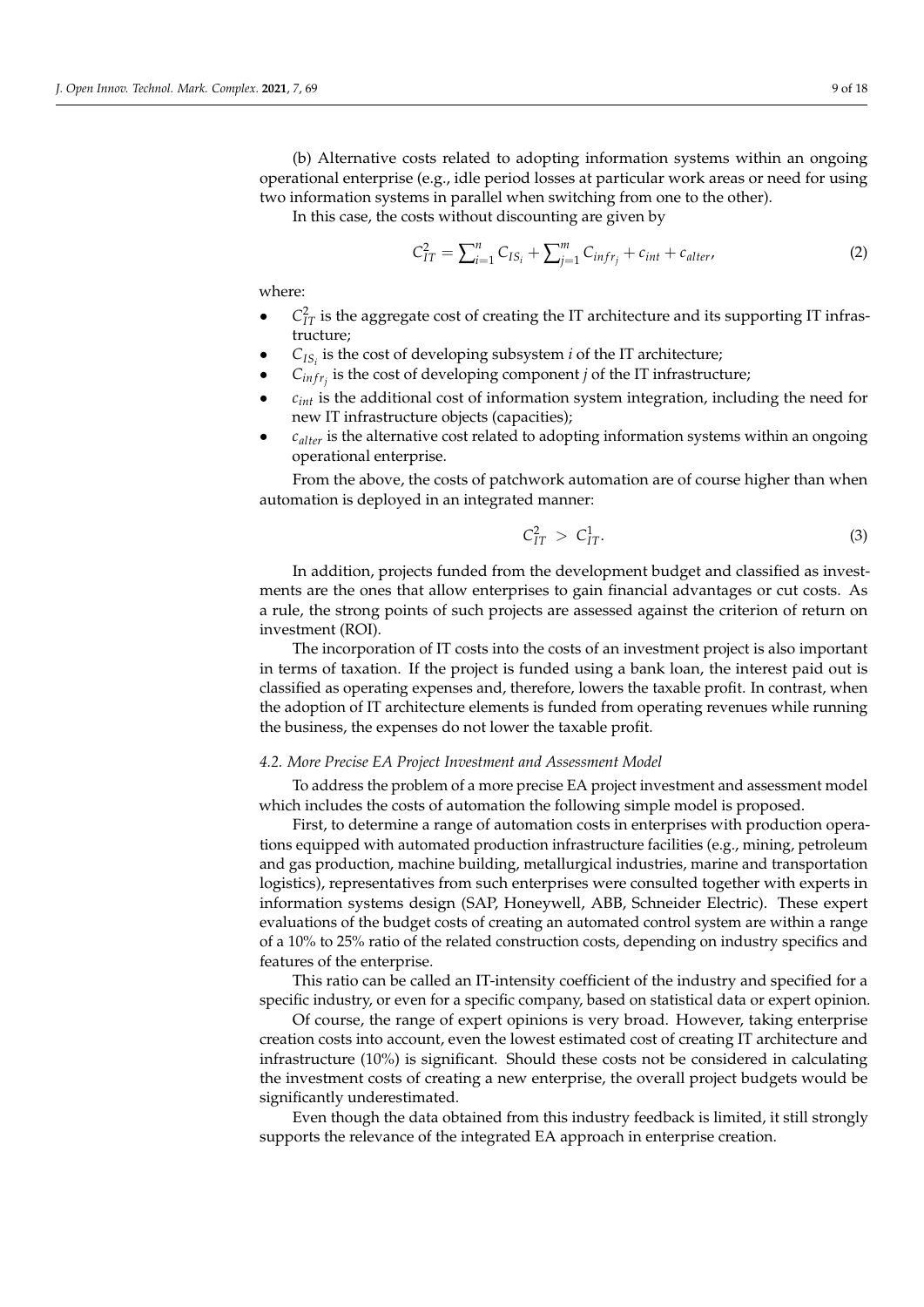Thus, to forecast the real cost of investment projects of infrastructure-intensive enterprise creation based on the known costs of the material infrastructure, the following formula is proposed:

$$
C = (1 + c_{IT}) \cdot C_{pr}, \tag{4}
$$

where  $c_{IT}$  is the IT-intensity coefficient, dependent on the industry. According to the industry feedback received in this study, this coefficient can vary from 0.1 to 0.25; and where  $c_{IT}$  is the estimated costs of creating the material infrastructure.

The publicly available data on the cost of large-scale projects of creating infrastructureintensive enterprises in Russia from 2000 to the present (including the development of deposits, construction of mining and processing combined works, logistic hubs, and defense industry facilities) are provided in Table [1](#page-9-0) [\[46\]](#page-17-0).

<span id="page-9-0"></span>

| No.            | Facility                                                                | <b>Cost, Million EUR</b> |
|----------------|-------------------------------------------------------------------------|--------------------------|
| 1              | <b>Baltic NPP</b>                                                       | 3200                     |
| $\overline{2}$ | Fourth generating unit at Beloyarsk Nuclear Power<br>Station            | 2200                     |
| 3              | Third generating unit at Berezovskaya Thermal Power<br>Station          | 700                      |
| $\overline{4}$ | Big Bratsk pulp-and-paper mill                                          | 600                      |
| 5              | First phase of the Budyonnovskiy gas chemical facility                  | 2000                     |
| 6              | Vancor field                                                            | 5370                     |
| 7              | Gremyachinskiy mining and concentrating mill                            | 1670                     |
| $\,8\,$        | Yamal LNG plant                                                         | 23,570                   |
| 9              | Fourth generating unit at Kalinin NPP                                   | 1400                     |
| 10             | Zapsibneftekhim petrochemical facility                                  | 8285                     |
| 11             | JSC Taneco, a group of petroleum processing and<br>petrochemical plants | 3357                     |
| 12             | Vostochny Cosmodrome, phase one<br>$(estimated)$ 21,000                 |                          |
| 13             | Kursk NPP-2                                                             | 2850                     |
| 14             | Prirazlomnaya marine stationary sleet-proof platform                    | 940                      |
| 15             | Natalka mining and concentrating mill                                   | 1000                     |
| 16             | Sakhalin-2 petroleum and gas development<br>9570                        |                          |
| 17             | Ust-Luga port<br>4070                                                   |                          |
| 18             | Taman' port<br>2850                                                     |                          |
| 19             | Talakanskoe petroleum and gas condensate field<br>3100                  |                          |
| 20             | Ammonium chemical complex                                               | (estimated) 1420         |

### *4.3. A Model for Shortening the EA and IT Investment Cycle*

This section proposes an investment and assessment model for shortening the EA and IT investment cycle. An investment cycle, as understood for the purpose of this study, is the sum of the interrelated phases of investments in enterprise creation, including design, creation, and those operational phases from which the ROI is drawn. The investment cycle phases for creating an enterprise physical infrastructure and IT architecture are presented in Table [2,](#page-10-0) together with the proposed investment indexes and their parameters.

**Table 2.** Investment cycle phases for creating an enterprise physical infrastructure and information technologies (IT) architecture.

| <b>Investment Cycle Phases</b> |                                                             | Index | <b>Notes</b> |  |
|--------------------------------|-------------------------------------------------------------|-------|--------------|--|
| <b>Enterprise creation</b>     |                                                             |       |              |  |
| (1)                            | Forming a business idea and a business<br>concept, R&D work | țent  |              |  |
| (2)                            | Design and survey work                                      | țent  | -            |  |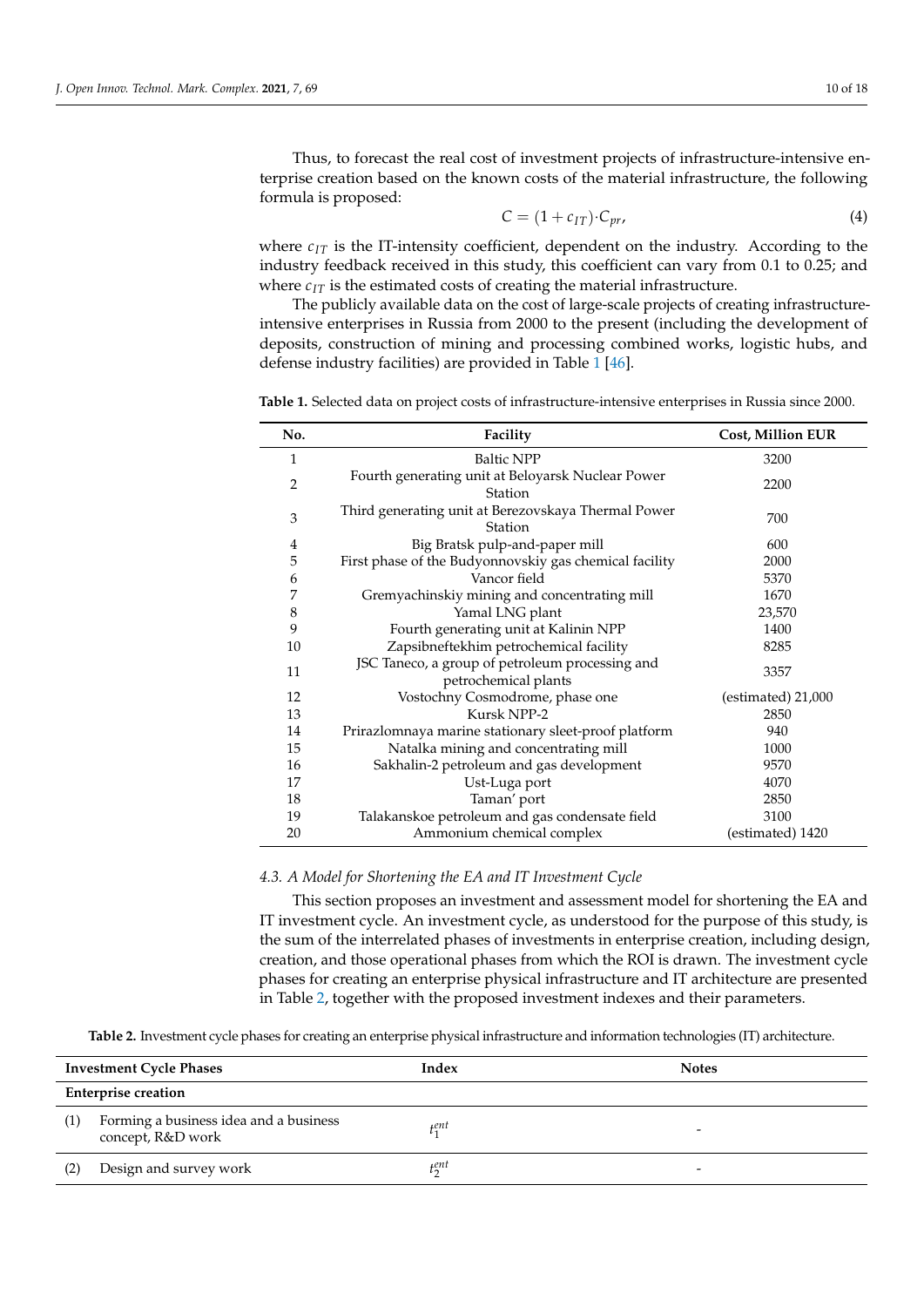<span id="page-10-0"></span>

|                          | <b>Investment Cycle Phases</b>                                                                                                                                                                      | Index         | <b>Notes</b>                                                                                                                                                    |  |
|--------------------------|-----------------------------------------------------------------------------------------------------------------------------------------------------------------------------------------------------|---------------|-----------------------------------------------------------------------------------------------------------------------------------------------------------------|--|
| (3)                      | Completing units of physical facilities                                                                                                                                                             | $t_3^{ent}$   |                                                                                                                                                                 |  |
| (4)                      | Construction and installation (CAI)                                                                                                                                                                 | $t_4^{ent}$   |                                                                                                                                                                 |  |
| (5)                      | Pre-commissioning                                                                                                                                                                                   | $t_{5}^{ent}$ |                                                                                                                                                                 |  |
| (6)                      | Operational period for which the<br>return on investment was ensured                                                                                                                                | $t_6^{ent}$   |                                                                                                                                                                 |  |
| IT architecture creation |                                                                                                                                                                                                     |               |                                                                                                                                                                 |  |
| (1)                      | Developing an IT architecture concept                                                                                                                                                               | $t_1^{IT}$    | $t_1^{IT} = t_1^{IT'} + t_1^{IT''}$ , where<br>$t_1^{IT'}$ is the phase duration as to IAS<br>$t_1^{IT''}$ is the phase duration as to other subsystems         |  |
| (2)                      | Elaborating the design assignment for<br>IT architecture and its subsystems,<br>engineering processes (EP) for IT<br>architecture and its subsystems, R&D<br>for IT architecture and its subsystems | $t_2^{IT}$    | $t_2^{IT} = t_2^{IT'} + t_2^{IT''}$ , where<br>$t_2^{IT'}$ is the phase duration as to IAS<br>$t_2^{IT''}$ is the phase duration as to other subsystems         |  |
| (3)                      | Developing information systems<br>(programming)                                                                                                                                                     | $t_3^{IT}$    | $t_3^{IT} = t_3^{IT'} + t_3^{IT''}$ , where<br>$t_3^{IT'}$ is the phase duration as to IAS<br>$t_3^{IT''}$ is the phase duration as to other subsystems         |  |
| (4)                      | Completing units of the physical<br>facilities of IT architecture                                                                                                                                   | $t_4^{IT}$    | $t_4^{IT} = t_4^{IT'} + t_4^{IT''}$ , where<br>$t_4^{IT'}$ is the phase duration as to IAS<br>$t_4^{IT''}$ is the phase duration as to other subsystems         |  |
| (5)                      | IT architecture tests and refining                                                                                                                                                                  | $t_{5}^{IT}$  | $t_5^{IT} = t_5^{IT'} + t_5^{IT'}$ , where<br>$t_5^{IT'}$ is the phase duration as to IAS<br>$t_5^{\overline{I}T''}$ is the phase duration for other subsystems |  |
| (6)                      | Operational period for which the<br>return on investment was ensured                                                                                                                                | $t_6^{IT}$    | $t_6^{IT} = t_6^{IT'} + t_6^{IT''}$ , where<br>$t_6^{IT'}$ is the phase duration as to IAS<br>$t_6^{IT''}$ is the phase duration as to other subsystems         |  |

**Table 2.** *Cont*.

IAS: Industrial Automation Systems.

(1) *T ent* is the cycle for creating the physical facilities of the enterprise:

$$
T^{ent} = t_1^{ent} + t_2^{ent} + t_3^{ent} + t_4^{ent} + t_5^{ent} + t_6^{ent} = \sum_{i=1}^6 t_i^{ent}
$$
(5)

and

(2)  $T^{IT}$  is the cycle for creating the enterprise IT architecture:

$$
T^{IT} = t_1^{IT} + t_2^{IT} + t_3^{IT} + t_4^{IT} + t_5^{IT} + t_6^{IT} = \sum_{j=1}^{6} t_j^{IT}.
$$
 (6)

The most efficient variant for designing and developing IT architecture items as part of the infrastructure-intensive enterprise implies that the "design and survey work" phase involves specifying the requirements for industrial automation systems (IAS) and elaborating the initial steps for developing the IAS architecture.

In this case, phases one to six of the investment cycle for creating the IT architecture of the IAS are implemented in phases two to six of the investment cycle for creating the enterprise physical facilities. This being said, the subsequent creation of other IT architecture subsystems will require investing time and monies on integrating the earlier created IAS and the new subsystems.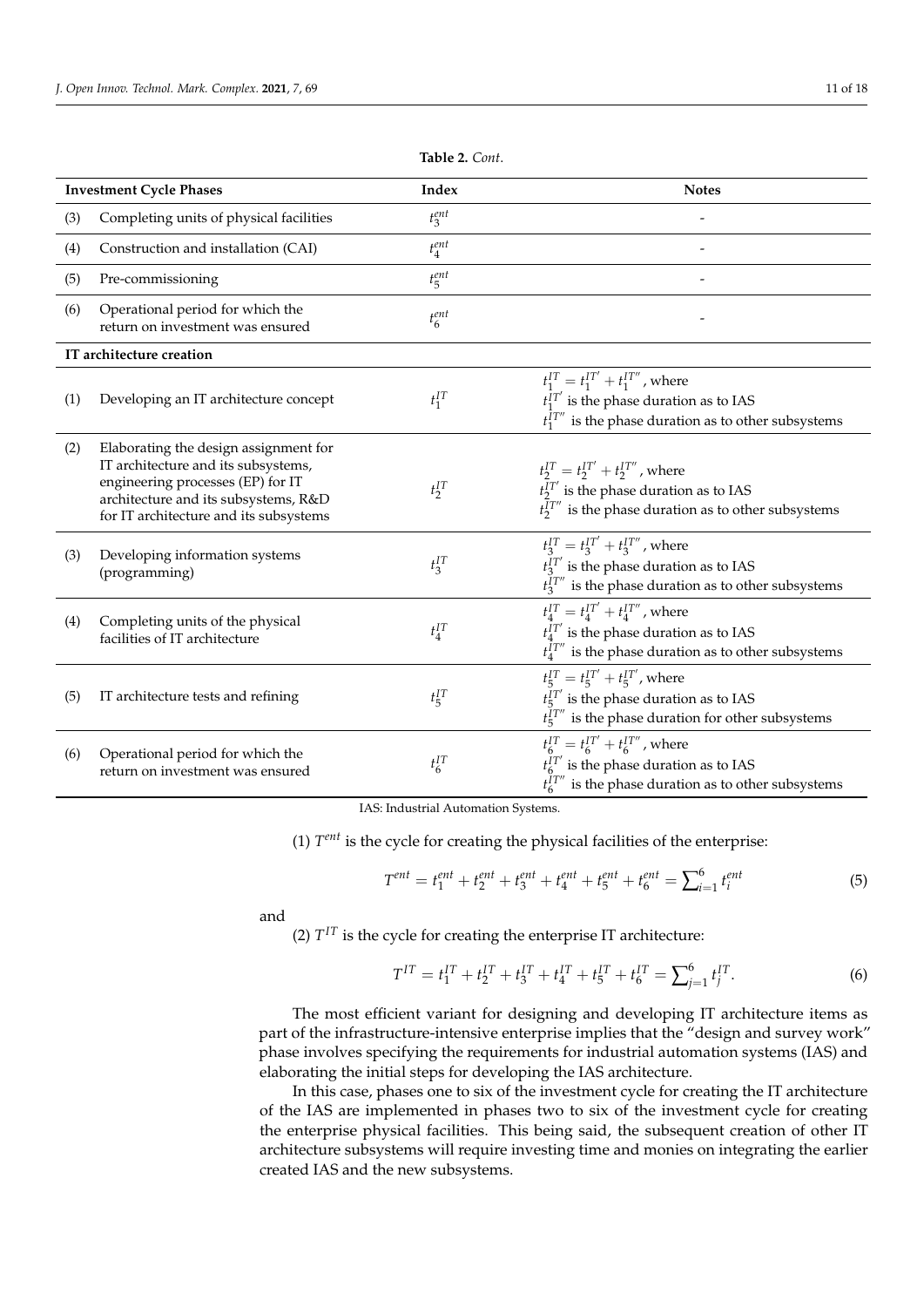In this case, the full investment cycle of automated enterprise creation (Figure [1\)](#page-11-0) is calculated as follows:

$$
T_1 = t_1^{ent} + \sum_{i=2}^{6} max\left(t_i^{ent}; t_i^{IT'}\right) + \sum_{j=2}^{6} t_j^{IT''} + t^{int} \tag{7}
$$

where  $t^{int}$  is the duration for integrating IAS and other subsystems.

<span id="page-11-0"></span>**Enterprise facilities creation:** 



**Figure 1.** Investment cycle  $T_1$ .

When the objects of the enterprise architecture are developed in a coordinated and<br>have included account the above ideal IT is fact we have and declared and another in synchronized manner, the physical and IT infrastructures are designed and created in parallel and the general creation cycle of the enterprise is given by (Figure [2\)](#page-11-1) synchronized manner, the physical and IT infrastructures are designed and created in synchronized manner, the physical and IT infrastructures are designed and created in

$$
T_2 = \sum_{i=1}^6 \max\left(t_i^{ent}; t_i^{IT}\right). \tag{8}
$$

<span id="page-11-1"></span>Enterprise facilities creation:



**Figure 2.** Investment cycle  $T_2$ .

It is clear that  $T_2 < T_1$ .

In particular, the proposed approach to calculating the efficiency of applying the architectural approach to designing and developing IT architecture for infrastructureintensive enterprises clearly shows the effect of shortening the investment cycle through the synchronized and coordinated development of IT and process architectures. Such calculations should also be relevant for non-infrastructure-intensive enterprises as well, though with a not so vivid effect.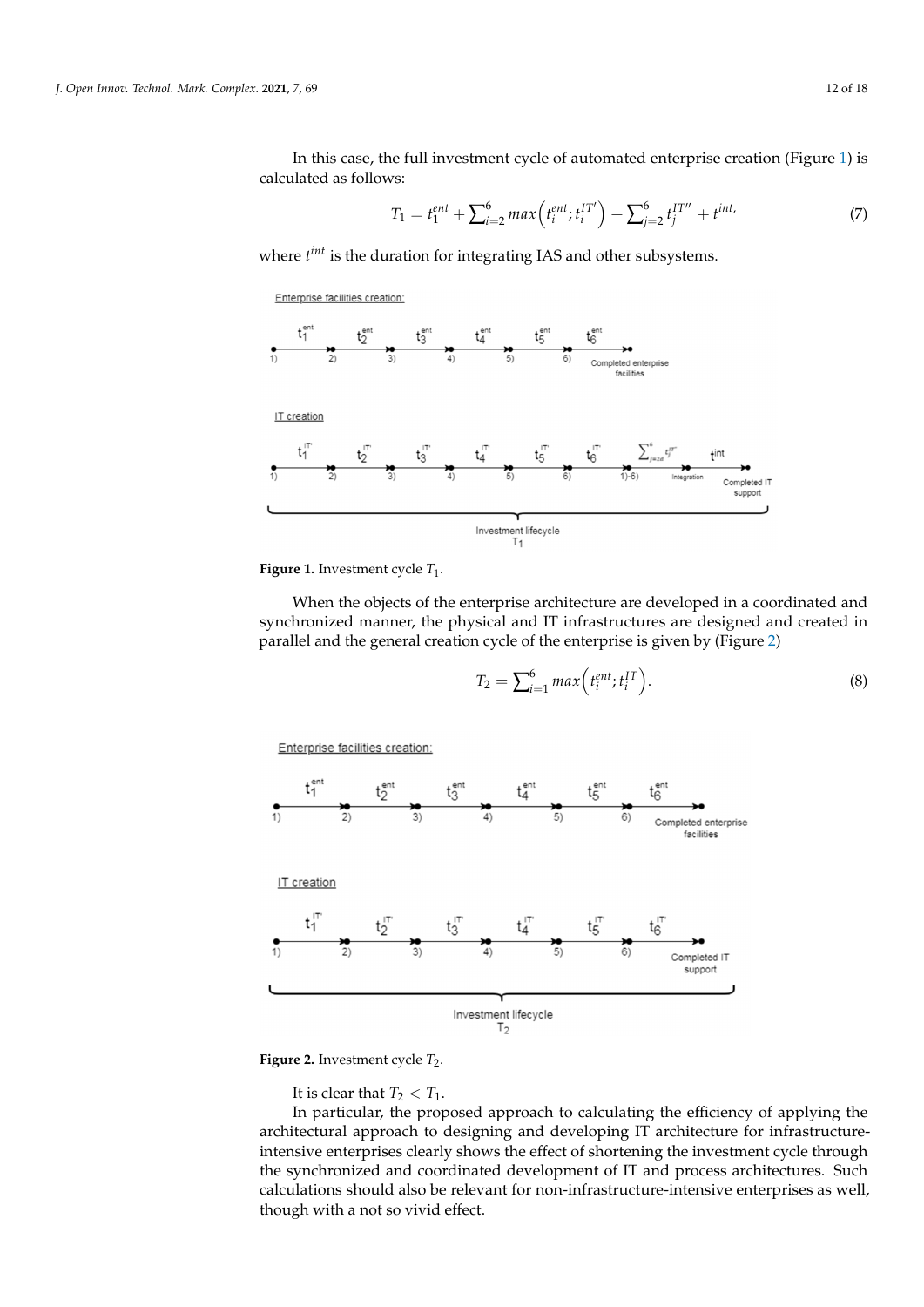### *4.4. Quantitative Operationalization of the Investment Models for the EA Software Components*

In practice, operationalizing these investment models on real life projects requires adequate quantitative measures, measurement tools, and measurement models for the various aspects of the EA and IT architectures:

On the one hand:

- The measures and measuring instruments for the physical infrastructure and the hardware components of the IT infrastructure must not only be available but also quite mature. All the measures of the physical components must be based on a universally accepted and well-described international system of units (IS), all of which have been verified extensively based on widely accepted criteria defined in the metrology domain [\[47\]](#page-17-1);
- The fundamental concepts and models for measuring these costs must be based upon the widely accepted accounting bodies of knowledge.

On the other hand, the measures and measuring instruments for the software components of the IT infrastructures are much less mature, less frequently adopted, and some badly designed to the point of being mathematically invalid [\[48\]](#page-17-2). Furthermore, a number of the EA measures proposed in the IT domain fail to meet a large number of metrology criteria making them poor candidates for quantitatively operationalizing the software items of the investment models proposed in Equations (1)–(8) [\[49](#page-17-3)[–51\]](#page-17-4).

The above notwithstanding, a metrology-strong measurement design for quantifying the software components of IT infrastructures has been identified [\[50,](#page-17-5)[51\]](#page-17-4), based on the COSMIC method from the Common Software Measurement International Consortium [\[52\]](#page-17-6), and its use illustrated in an EA context. The COSMIC-ISO 19761 standard is only the second generation of international standards for the measurement of the functional size of software applicable to various layers of software within an IT architecture.

This COSMIC method allows the measurement of the functional size of a software suite through the business and engineering functionalities implemented in program code at various levels within an IT architecture. These COSMIC measurement units are independent of the programming and development technologies and can therefore be used to normalize all other technology-dependent indicators through the size of the related business and engineering functions.

The software size measured in this manner can be converted to units of labor intensity and, therefore, can be used to normalize the cost factors incurred in developing and maintaining software functions. Measurements of the functional size of any software can also be used for comparing various IT solutions with each other, planning and tracking the progress of an IT project, and also for estimating the effort spent on IT solution development projects. The software functional size is usually the main factor for estimating the scope of software development projects [\[53\]](#page-17-7), and therefore the development costs are used to operationalize the investment models proposed in this study.

This COSMIC method has gained popularity among IT developers and is an efficient candidate for analyzing software suite development costs and using such information to employ the investment models.

Furthermore, the COSMIC Group is proposing a number of COSMIC-related approximation techniques for early software sizing, including approximation techniques applicable in the context of EA and IT planning, making this specifically relevant for use in EA investment models targeting the software components of IT infrastructures [\[54,](#page-17-8)[55\]](#page-17-9).

#### <span id="page-12-0"></span>**5. Discussion**

### *5.1. Discussion: Investment Models for IT and EA Projects*

The focus of the research presented in the paper is on the 'investment models' for IT and EA projects; the quality or performance evaluation of IT and EA are beyond the scope of the paper.

The investment models proposed in this paper have certain limitations: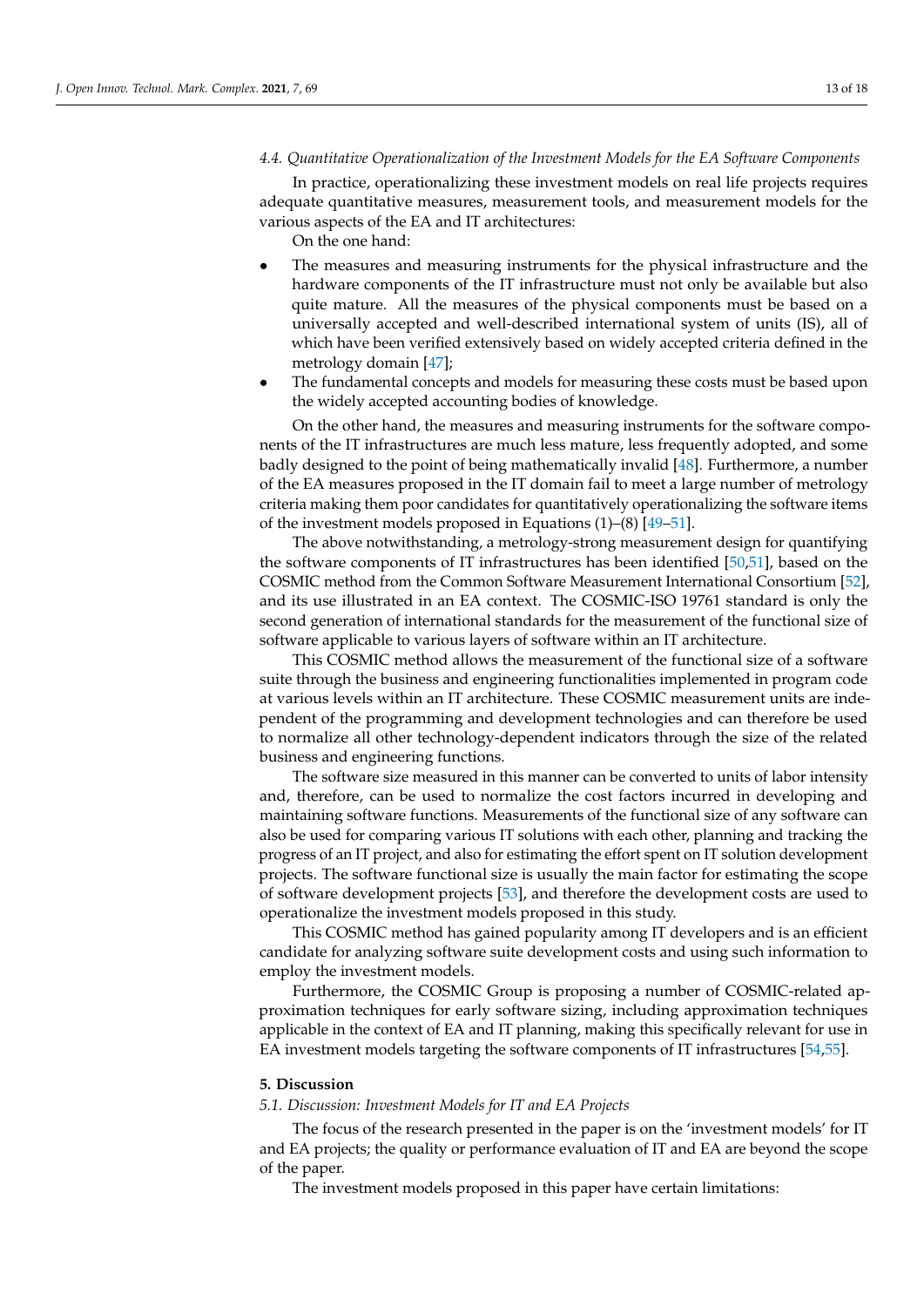- They are mostly focused on the needs of infrastructure-intensive enterprises in the context of the ongoing digital transformation. For those enterprises where physical facilities do not play such an essential role in producing the key products (i.e., for operating key processes), parallel designing and implementation of physical infrastructure and IT cannot be the sensitive issue and the complex automation approach using EA concepts can show less illustrative effect. However, this effect will still occur. Further work is needed to explore how to tailor these models to other types of enterprises, from small to much larger ones. There is also the issue of scalability to various business and engineering domains, from a small to very large organizational scale;
- The investment models proposed here are tackling more in regards to the situation of greenfield establishment of the enterprise and its IT architecture, while in practice reengineering and modernization projects occur more often. Models (6) and (7) need a certain adoption to the reengineering or modernization projects situation: in this context, the unnecessary summands should be eliminated from the formulas.

Moreover, since these models have been initially designed for a forecasting context of investment (that is within an 'a priori' context) further research work will be needed to operationalize them for the assessment of EA projects once completed, and for efficiency comparison of completed projects developed in a variety of contexts, that is for an 'a posteriori' context. Additional work is also required to collect data in a posteriori contexts in order to develop fact-based (e.g., a posteriori) ratios (and related phase-based ratios) which could then be used:

- A posteriori to calculate the IT intensity index for various industries and assess development projects performance;
- A priori by transforming them into scalability ratios to be used a priori in investment models.

### *5.2. Discussion: EA and IT to Motivate Open Innovations*

In recent years, many industries and companies have been rethinking their business models towards an open innovation model. The Covid-19 crisis has become another factor accelerating this process [\[56,](#page-17-10)[57\]](#page-17-11). Consideration of enterprise architecture in the context of open innovation is possible in two ways:

- Enterprise architecture as a model of the enterprise, which gives an idea of its structure and the relationship between elements and the external environment, is a mandatory prerequisite for enterprises, following the path of open innovation. As such, the value of the architectural model (and the IT architecture as an integral part of it) is to explicitly describe the architectural areas that are elements of enterprise innovation and are open to external participants in the transfer of knowledge and technology. The architectural model will allow the following: a. correctly and consistently separate the open and closed areas of the enterprise, including the areas of data, knowledge, technology, personnel; b. describe the channels of interaction (including channels of information exchange) of the enterprise with the innovation environment;
- Enterprise architecture and individual architectural solutions (in particular, IT solutions) themselves can be an object of innovation, which can be shared. Architectural models are of particular interest for enterprises within the same industry or related industries. Effective and innovative architectural solutions can be de facto industry standards or best practices for business management.

Enterprise architecture (and IT architecture as a part of it) in both proposed guises in relation to open innovation is a little-studied topic and, according to the authors, is a promising topic for further research. An important issue is the degree of openness of the enterprise in relation to the innovation ecosystem, in particular, openness in the field of IT architecture, and as a consequence—the problem of motivating ecosystem participants to open their developments without fear of losing competitive advantage [\[58\]](#page-17-12). Effective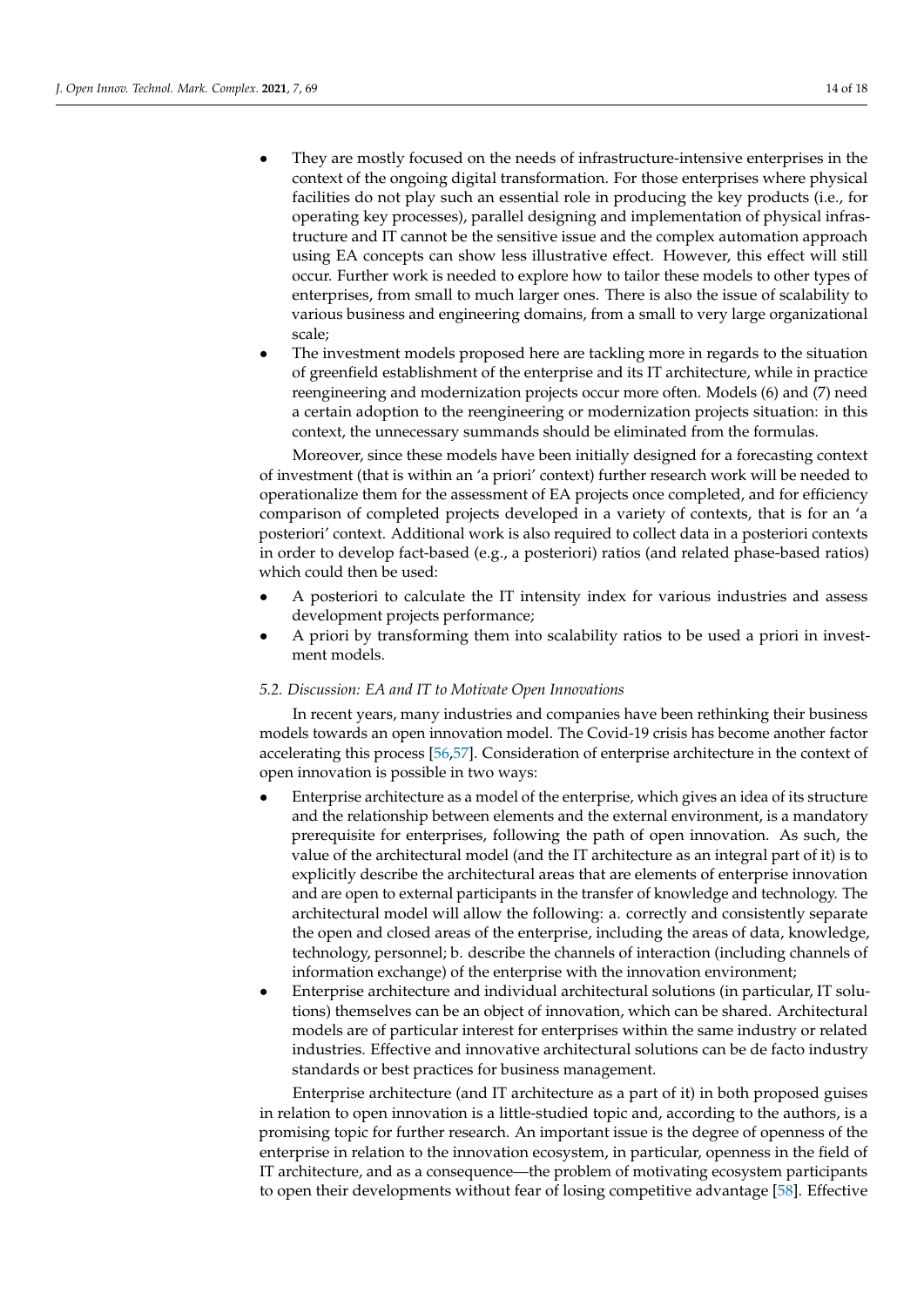information and communication support for the innovation process of an enterprise and its environment is an additional factor in favor of investment in IT as part of a comprehensive architectural solution for an innovative enterprise.

### **6. Conclusions**

Investments models for information systems and technologies have been a sensitive issue for the academic and professional communities since the time of active process automation. The current study analyzes the issue from the perspective of the following aspects:

- EA elements implementation leads to large re-engineering projects with significant investments, which do not seem attractive in the short term;
- Existing investment models for creating an enterprise and its parts include the costs of creating the physical infrastructure facilities related to the primary activity technology but typically ignore automation-related costs;
- Investment models for EA and IT are especially relevant to enterprises with a complex production infrastructure that requires automatic controls or digital devices for collecting and processing primary data on engineering and production processes.

To address the investment model issue, the study first analyzed the existing research [\[24–](#page-16-7)[33\]](#page-16-8) concerning forecasting and investment models (e.g., Total Cost of Ownership (TCO), Total Value of Ownership (TVO), Cost Effectiveness Analysis (CEA), business value approach) and highlighted their advantages and limitations. This review revealed that none of the previous methods of investment forecasting and performance assessment for adoption and upgrading of IT architecture and its items [\[42](#page-16-17)[–44\]](#page-16-18) provided an exhaustive description of the effect of implemented IT solutions.

The key contribution in our paper is that the investment and appraisal models proposed have advantages associated with the ability to calculate the effect of an integrated approach to the implementation of IT solutions aligned with the implementation of the physical infrastructure of the enterprise in terms of investment costs and investment period.

In comparison to the limitations of the models in the literature (listed in Section [4\)](#page-7-0), in terms of quantifying the effect of developing architectural solutions (including IT) as part of the integral EA approach, the investment and assessment models proposed in this study have the following advantages:

- Ability to calculate the effect of the integral approach to adopting IT solutions vs. their patchwork deployment development;
- More precise calculation of investment project costs by considering the cost of IT systems in the costs of integrated architectural solutions;
- Shortening of the investment cycle of developing and implementing architectural solutions, including the physical and IT components;
- Using an international standard of software measurement (e.g., COSMIC-ISO 19761) to operationalize in practice the selected investment model.

These advantages allow the formation of an integral perspective of the characteristics of a project for developing, adopting, and/or upgrading EA and IT infrastructures and their items, and calculating the estimated investment costs of EA development projects, including the IT solution. In addition, they allow optimization of the overall time needed for implementing all of the components of the architectural solution, and comparison of the cost of implementation with or without an EA approach. Together with the classical economic performance indicators of IT projects (e.g., Total Cost of Ownership (TCO), Total Value of Ownership (TVO), Cost Effectiveness Analysis (CEA), business value approach) the investment models proposed in this paper provide a more exhaustive coverage for IT project investment decisions.

This paper has presented a proposal of an 'investment model'. To implement it, an organization would have to deal with the sizing of the items that affect the overall cost of the investment and the time necessary for each stage of the data collection. An example of suggestions for such sizing is presented in previous research from the authors [\[48,](#page-17-2)[59\]](#page-17-13).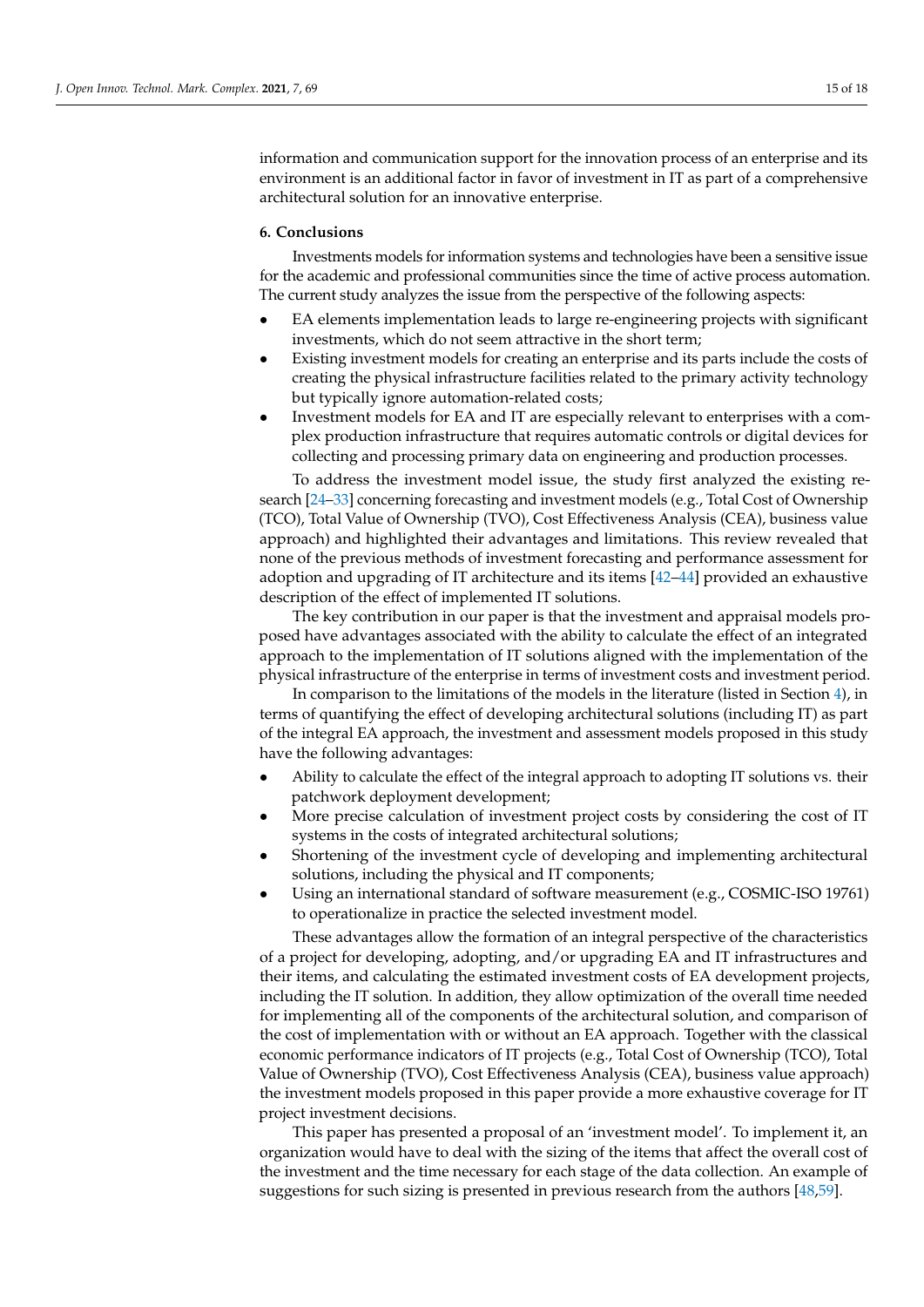The proposed models are suitable for practical use when evaluating projects for the implementation of complex architectural solutions, including an IT component. The models are especially relevant for so-called infrastructure-intensive companies, which possess a complex physical infrastructure for running their operational processes (i.e., production, construction, healthcare, and transport companies,) and are open to innovative activities.

The specific attention of further research of the investment models for IT and EA solution assessment would need to focus on collecting data for development examples for models (1)–(7) application; investigating the industry-specific cost structure and intensity of using IT for getting more precise results for the model (3); analyzing the effect of implementing particular digital technologies into the EA.

**Author Contributions:** Conceptualization, I.V.I.; Investigation, A.S.D.; Methodology, A.I.L. and A.A.; Supervision, I.V.I.; Visualization, A.S.D.; Writing—original draft, A.I.L.; Writing—review & editing, A.A. All authors have read and agreed to the published version of the manuscript.

**Funding:** The research is partially funded by the Ministry of Science and Higher Education of the Russian Federation as part of World-class Research Center program: Advanced Digital Technologies (contract No. 075-15-2020-934 dated by 17 November 2020).

**Institutional Review Board Statement:** Not applicable.

**Informed Consent Statement:** Not applicable.

**Data Availability Statement:** Data available in a publicly accessible repository.

**Acknowledgments:** This paper and the research behind it would not have been possible without the support of our industrial partners (enterprises of Saint Petersburg), who provided us with necessary data and gave their precious feedback on our research ideas, but wished to stay in the shade of the authors.

**Conflicts of Interest:** The authors declare no conflict of interest. The funders had no role in the design of the study; in the collection, analyses, or interpretation of data; in the writing of the manuscript, or in the decision to publish the results.

### **References**

- <span id="page-15-0"></span>1. Kotkova Striteska, M.; Prokop, V. Dynamic innovation strategy model in practice of innovation leaders and followers in CEE countries—a prerequisite for building innovative ecosystems. *Sustainability* **2020**, *12*, 3918. [\[CrossRef\]](http://doi.org/10.3390/su12093918)
- <span id="page-15-1"></span>2. Aldea, A.; Iacob, M.-E.; Wombacher, A.; Hiralal, M.; Franck, T. Enterprise Architecture 4.0–A vision, an approach and software tool support. In Proceedings of the 2018 IEEE 22nd International Enterprise Distributed Object Computing Conference (EDOC), Stockholm, Sweden, 16–19 October 2018; pp. 1–10.
- <span id="page-15-2"></span>3. Levina, A.I.; Borremans, A.D.; Burmistrov, A.N. Features of enterprise architecture designing of infrastructure-intensive companies. In *Innovation Management and Education Excellence through Vision, Proceedings of the 29th Innovation Management and Education Excellence through Vision Conference, Vienna, Austria, 3–4 May 2018*; Curran Associates, Inc.: Red Hook, NY, USA, 2020; pp. 4643–4651.
- <span id="page-15-3"></span>4. Gampfer, F.; Jürgens, A.; Müller, M.; Buchkremer, R. Past, current and future trends in enterprise architecture–A view beyond the horizon. *Comput. Ind.* **2018**, *100*, 70–84. [\[CrossRef\]](http://doi.org/10.1016/j.compind.2018.03.006)
- <span id="page-15-4"></span>5. CIO Council. Federal Enterprise Architecture Framework Version 1.1. Available online: [http://www.enterprise-architecture.](http://www.enterprise-architecture.info/Images/Documents/Fe�deral%20EA%20Framework.pdf) [info/Images/Documents/Feàderal%20EA%20Framework.pdf](http://www.enterprise-architecture.info/Images/Documents/Fe�deral%20EA%20Framework.pdf) (accessed on 1 January 2021).
- 6. CIO U.S. Department of Defense. The DoDAF Architecture Framework Version 2.02. Available online: [https://dodcio.defense.](https://dodcio.defense.gov/library/dod-architecture-framework) [gov/library/dod-architecture-framework](https://dodcio.defense.gov/library/dod-architecture-framework) (accessed on 18 March 2020).
- 7. Dragon1. Enterprise Architecture Benefits. Available online: [https://www.dragon1.com/resources/enterprise-architecture](https://www.dragon1.com/resources/enterprise-architecture-benefits)[benefits](https://www.dragon1.com/resources/enterprise-architecture-benefits) (accessed on 15 May 2020).
- 8. Lankhorst, M. *Enterprise Architecture at Work. Modelling, Communication, Analysis*, 3rd ed.; Springer: Berlin, Germany, 2013.
- <span id="page-15-5"></span>9. Niemi, E. *Enterprise Architecture Benefits: Perceptions from Literature and Practice, Proceedings of the 7th IBIMA Conference Internet & Information Systems in the Digital Age, Brescia, Italy, 14–16 December 2006*; IBIMA Publishing: King of Prussia, PA, USA, 2006.
- 10. Op't Land, M.; Proper, H.A.; Waage, M.; Cloo, J.; Steghuis, C. *Enterprise Architecture. Creating Value by Informed Governance*; Springer: Berlin/Heidelberg, Germany, 2009.
- 11. Lapalme, J.; Gerber, A.; Van der Merwe, A.; Zachman, J.; DeVries, M.; Hinkelmann, K. Exploring the future of enterprise architecture: A Zachman perspective. *Comput. Ind.* **2016**, *79*, 103–113. [\[CrossRef\]](http://doi.org/10.1016/j.compind.2015.06.010)
- 12. Nardello, M.; Han, S.; Møller, C.; Gøtze, J. Incorporating process and data heterogeneity in enterprise architecture: Extended AMA4EA in an international manufacturing company. *Comput. Ind.* **2020**, *115*, 103178. [\[CrossRef\]](http://doi.org/10.1016/j.compind.2019.103178)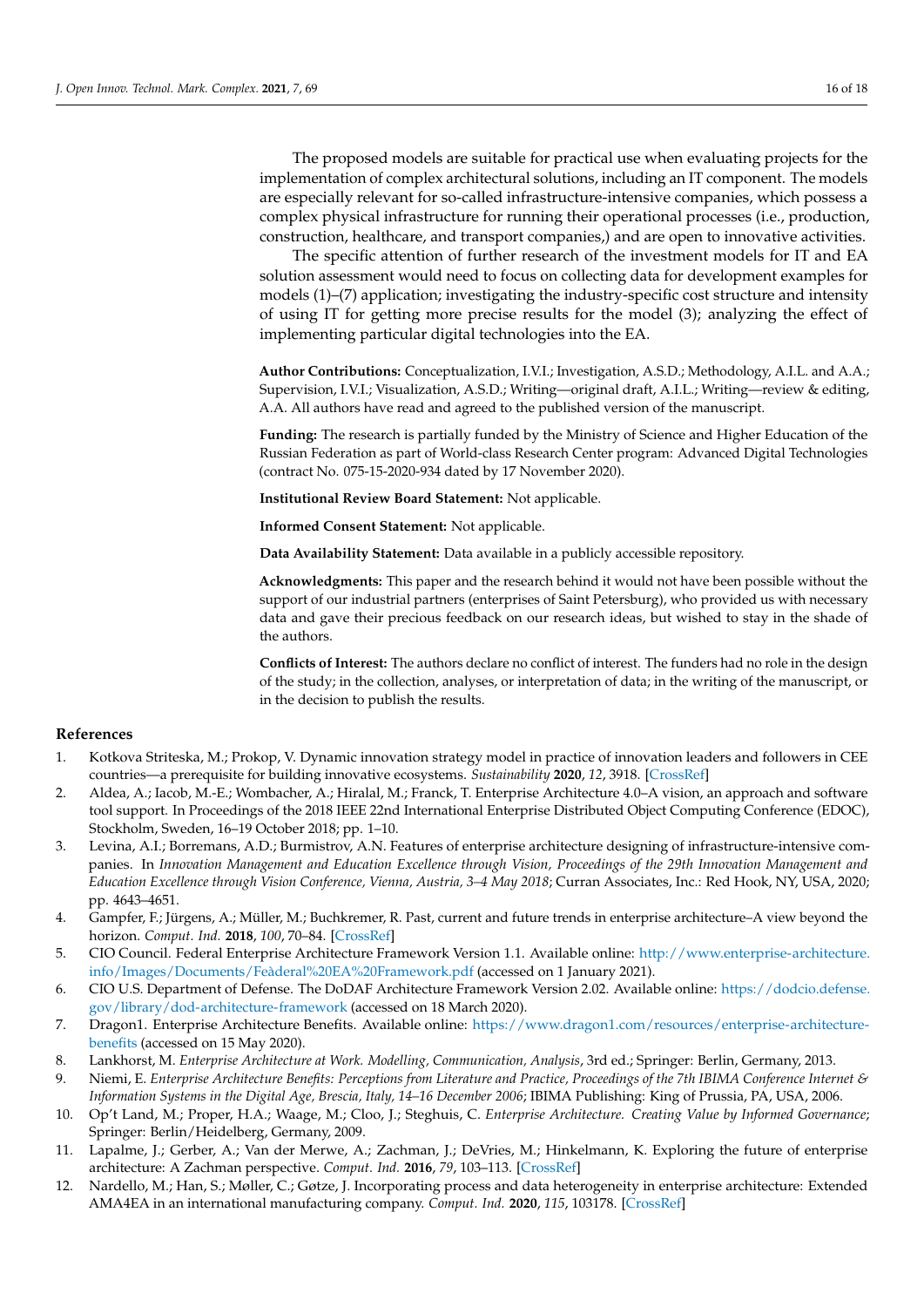- 13. Pour, M.J.; Fallah, M.R. How enterprise architecture influences strategic alignment maturity: Structural equation modelling. *Int. J. Bus. Excell.* **2019**, *17*, 189. [\[CrossRef\]](http://doi.org/10.1504/IJBEX.2019.097543)
- <span id="page-16-0"></span>14. Shanks, G.; Gloet, M.; Asadi Someh, I.; Frampton, K.; Tamm, T. Achieving benefits with enterprise architecture. *J. Strateg. Inf. Syst.* **2018**, *27*, 139–156. [\[CrossRef\]](http://doi.org/10.1016/j.jsis.2018.03.001)
- <span id="page-16-1"></span>15. Dewangan, V.M. Godse towards a holistic enterprise innovation performance measurement system. *Technovation* **2014**, *34*, 536–545. [\[CrossRef\]](http://doi.org/10.1016/j.technovation.2014.04.002)
- <span id="page-16-2"></span>16. Anaya, L.; Dulaimi, M.; Abdallah, S. An investigation into the role of enterprise information systems in enabling business innovation. *Bus. Process Manag. J.* **2015**, *21*, 771–790. [\[CrossRef\]](http://doi.org/10.1108/BPMJ-11-2014-0108)
- 17. Cui, T.R.; Ye, H.; Teo, H.H.; Li, J.Z. Information technology and open innovation: A strategic alignment perspective. *Inf. Manag.* **2015**, *52*, 348–358. [\[CrossRef\]](http://doi.org/10.1016/j.im.2014.12.005)
- 18. Missah, Y.M. Business innovation with enterprise architecture. *Int. J. Comput. Appl.* **2015**, *120*, 12–15.
- 19. Kleis, L.; Chwelos, P.; Ramirez, R.V.; Cockburn, I. Information technology and intangible output: The impact of IT investment on innovation productivity. *Inf. Syst. Res.* **2012**, *23*, 42–59. [\[CrossRef\]](http://doi.org/10.1287/isre.1100.0338)
- <span id="page-16-3"></span>20. Yun, J.J.; Zhao, X. Business model innovation through a rectangular compass: From the perspective of open innovation with mechanism design. *J. Open Innov. Technol. Mark. Complex.* **2020**, *6*, 131. [\[CrossRef\]](http://doi.org/10.3390/joitmc6040131)
- <span id="page-16-4"></span>21. Van den Berg, M.; Slot, R.; van Steenbergen, M.; Faasse, P.; van Vliet, H. How enterprise architecture improves the quality of IT investment decisions. *J. Syst. Softw.* **2019**, *152*, 134–150. [\[CrossRef\]](http://doi.org/10.1016/j.jss.2019.02.053)
- <span id="page-16-5"></span>22. Liao, Y.-W.; Wang, Y.-M.; Wang, Y.-S.; Tu, Y.-M. Understanding the dynamics between organizational IT investment strategy and market performance: A system dynamics approach. *Comput. Ind.* **2015**, *71*, 46–57. [\[CrossRef\]](http://doi.org/10.1016/j.compind.2015.02.006)
- <span id="page-16-6"></span>23. Resolution of the Gosstroy of the Russian Federation of 08/07/2002 N 102; On the Approval of General Instructions for the Use of Reference Books of Reference Prices for Design Work for Construction. Available online: [http://www.consultant.ru/document/](http://www.consultant.ru/document/cons_doc_LAW_40451/70b18cbc04eb3f0ca8a9c857de67b3147fd71584/) [cons\\_doc\\_LAW\\_40451/70b18cbc04eb3f0ca8a9c857de67b3147fd71584/](http://www.consultant.ru/document/cons_doc_LAW_40451/70b18cbc04eb3f0ca8a9c857de67b3147fd71584/) (accessed on 10 January 2021).
- <span id="page-16-7"></span>24. Ammar, A.; Abran, A.; Abdallah, B. Towards the Adoption of International Standards in Enterprise Architecture Measurement. In Proceedings of the Second International Conference on Data Science, E-Learning and Information Systems, DATA '19, Dubai, United Arab Emirates, 2–5 December 2019; p. 24.
- 25. Andersen, P.; Carugati, A. *Enterprise Architecture Evaluation: A Systematic Literature Review, Proceedings of the 8th Mediterranean Conference on Information Systems, Verona, Italy, 3–5 September 2014*; Mola, L., Carugati, A., Kokkinaki, A., Pouloudi, N., Eds.; Association for Information System: Atlanta, GA, USA, 2014.
- 26. Bonnet, M.J.A. Measuring the Effectiveness of Enterprise Architecture Implementation. Master's Thesis, Delft University of Technology, Delft, The Netherlands, 2009.
- 27. Gong, Y.; Janssen, M. The value of and myths about enterprise architecture. *Int. J. Inf. Manag.* **2019**, *46*, 1–9. [\[CrossRef\]](http://doi.org/10.1016/j.ijinfomgt.2018.11.006)
- 28. González-Rojas, O.; López, A.; Correal, D. Multilevel complexity measurement in enterprise architecture models. *Int. J. Comput. Integr. Manuf.* **2017**, *30*, 1280–1300. [\[CrossRef\]](http://doi.org/10.1080/0951192X.2017.1307453)
- <span id="page-16-9"></span>29. Kurek, E.; Johnson, J.; Mulder, H. Measuring the value of enterprise architecture on IT projects with chaos research. *J. Syst. Cybern. Inf.* **2017**, *15*, 13–18.
- 30. Morganwalp, J.M.; Sage, A.P. Enterprise architecture measures of effectiveness. *Int. J. Technol. Policy Manag.* **2004**, *4*, 81–94. [\[CrossRef\]](http://doi.org/10.1504/IJTPM.2004.004569)
- 31. Plessius, H.; Slot, R.; Pruijt, L. On the categorization and measurability of enterprise architecture benefits with the enterprise architecture value framework. In *Trends in Enterprise Architecture Research and Practice-Driven Research on Enterprise Transformation*; PRET 2012, TEAR 2012; Aier, S., Ekstedt, M., Matthes, F., Proper, E., Sanz, J.L., Eds.; Springer: Berlin/Heidelber, Germany, 2012; Volume 131, pp. 79–92.
- 32. Rico, D.F. A framework for measuring ROI of enterprise architecture. *J. Organ. End User Comput.* **2006**, *18*, 1–12.
- <span id="page-16-8"></span>33. AlMuhayfith, S.; Shaiti, H. The Impact of enterprise resource planning on business performance: With the discussion on its relationship with open innovation. *J. Open Innov. Technol. Mark. Complex.* **2020**, *6*, 87. [\[CrossRef\]](http://doi.org/10.3390/joitmc6030087)
- <span id="page-16-10"></span>34. Ellram, L.M. Total cost of ownership. *Int. J. Phys. Distrib. Logist. Manag.* **1995**, *25*, 4–23. [\[CrossRef\]](http://doi.org/10.1108/09600039510099928)
- <span id="page-16-11"></span>35. Uyar, M. A research on total cost of ownership and firm profitability. *Res. J. Financ. Account.* **2014**, *5*, 9–16.
- <span id="page-16-12"></span>36. Gartner Group. IT Glossary. Available online: <http://www.gartner.com/it-glossary> (accessed on 25 November 2020).
- <span id="page-16-13"></span>37. Hoffmann, T. TCO: Flawed But Useful. Computerworld. 2002. Available online: [https://www.computerworld.com/article/2578](https://www.computerworld.com/article/2578032/it-management/tco--flawed-but-useful.html) [032/it-management/tco--flawed-but-useful.html](https://www.computerworld.com/article/2578032/it-management/tco--flawed-but-useful.html) (accessed on 25 August 2018).
- <span id="page-16-14"></span>38. Wouters, M.J.F.; Anderson, J.C.; Wynstra, F. The adoption of total cost of ownership for sourcing decisions-A structural equations analysis. *Account. Organ. Soc.* **2004**, *30*, 167–191. [\[CrossRef\]](http://doi.org/10.1016/j.aos.2004.03.002)
- <span id="page-16-15"></span>39. Cooper, R. The rise of activity-based costing–part one: What is an activity-based cost system? *J. Cost Manag.* **1988**, *2*, 45–54.
- 40. Cooper, R.S.; Kaplan, R.S. Measure cost right: Make the right decisions. *Harv. Bus. Rev.* **1988**, *66*, 96–103.
- <span id="page-16-16"></span>41. Business Studio. Available online: <http://www.businessstudio.ru> (accessed on 1 January 2021).
- <span id="page-16-17"></span>42. Lientz, B.P.; Larssen, L. *Manage IT as a Business: How to Achieve Alignment and Add Value to the Company*; Butterworth-Heinemann: Oxford, UK, 2004; p. 302.
- 43. McLaughlin, S. *Managing Technology for Business Value*; Cambridge Scholars Publishing: Newcastle upon Tyne, UK, 2020; p. 565.
- <span id="page-16-18"></span>44. Harris, M.D.S. *The Business Value of Software*; CRC Press/Auerbach Publications: Boca Raton, FL, USA, 2018; p. 239.
- <span id="page-16-19"></span>45. Moro-Visconti, R. *The Valuation of Digital Intangibles*; Palgrave Macmillan: Cham, Switzerland, 2020.